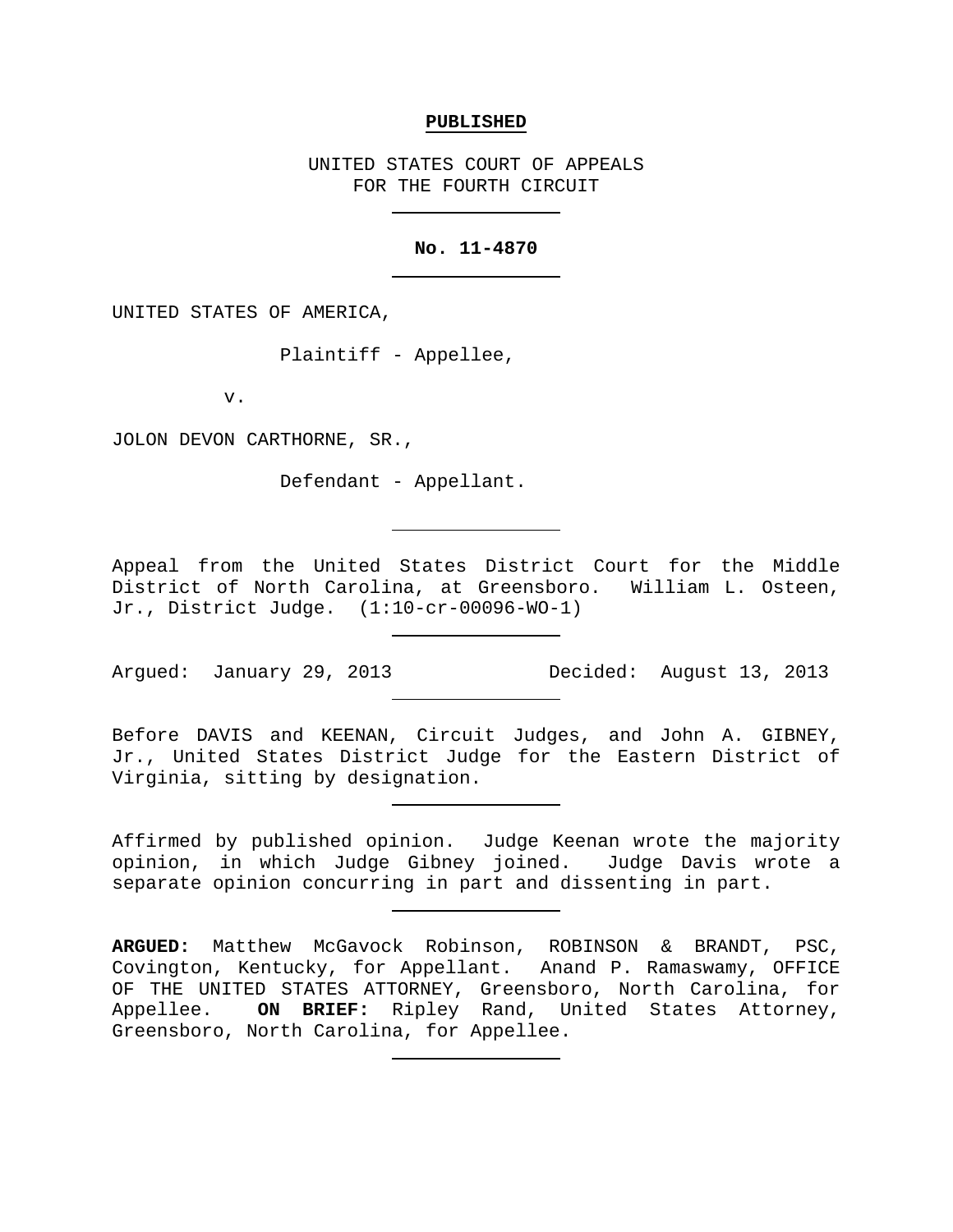BARBARA MILANO KEENAN, Circuit Judge:

Jolon Devon Carthorne, Sr. was convicted upon his plea of guilty to possession with intent to distribute cocaine base and possession of a firearm in furtherance of a drug trafficking crime. The district court sentenced Carthorne to a term of 300 months' imprisonment, after determining that Carthorne had two predicate offenses rendering him a "career offender" under the Sentencing Guidelines. The issue before us on appeal is whether the district court committed plain error in holding that Carthorne's prior conviction for assault and battery of a police officer, in violation of Virginia Code § 18.2-57(C), categorically qualified as a "crime of violence," and constituted a predicate offense for the career offender enhancement.

Upon our review, we hold that a conviction under Virginia Code § 18.2-57(C) is not categorically a crime of violence, because the offense of assault and battery referenced in that statute is defined by the common law, the elements of which do not substantiate a serious potential risk of injury in the usual case. However, we further hold that the district court did not commit plain error in reaching a contrary conclusion, given the absence of controlling authority and the divergence of opinion among our sister circuits. Accordingly, we affirm the district court's judgment.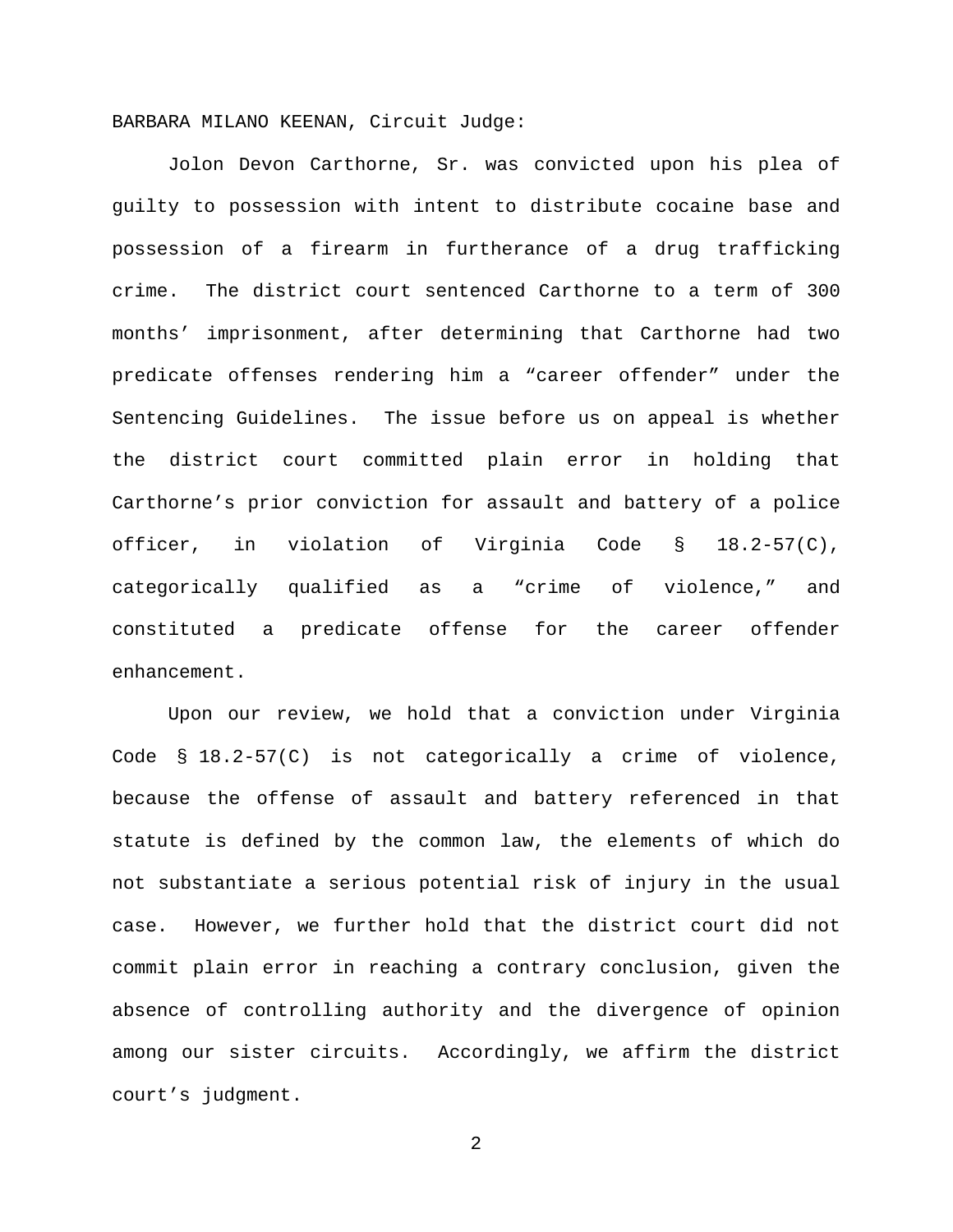The facts of Carthorne's present offenses are not disputed. In December 2009, agents of the United States Marshals Service arrested Carthorne at a residence in Greensboro, North Carolina, pursuant to a warrant for an offense unrelated to the present case. While the agents were at the residence, they observed certain items in plain view that appeared to be cocaine base and digital scales. Law enforcement officers later returned to the residence with a search warrant, and seized a firearm, ammunition, a digital scale, 489.8 grams of cocaine base, and a shoe box containing \$9,915. Carthorne later waived his Miranda rights, and admitted that he had possessed the cocaine base and had "handled" the firearm.

In June 2010, Carthorne pleaded guilty to two counts of a five-count indictment, namely, possession with intent to distribute 489.8 grams of cocaine base, in violation of 21 U.S.C.  $\S$  841(a)(1) and (b)(1)(A) (the narcotics count), and possession of a firearm in furtherance of a drug trafficking crime, in violation of 18 U.S.C.  $\S$  924(c)(1)(A)(i) (the firearm count). The government agreed to dismiss the remaining counts upon the district court's acceptance of Carthorne's guilty plea.

Although the parties' plea agreement did not contain any stipulations concerning calculations under the Sentencing Guidelines, the government agreed to recommend a three-level

3

I.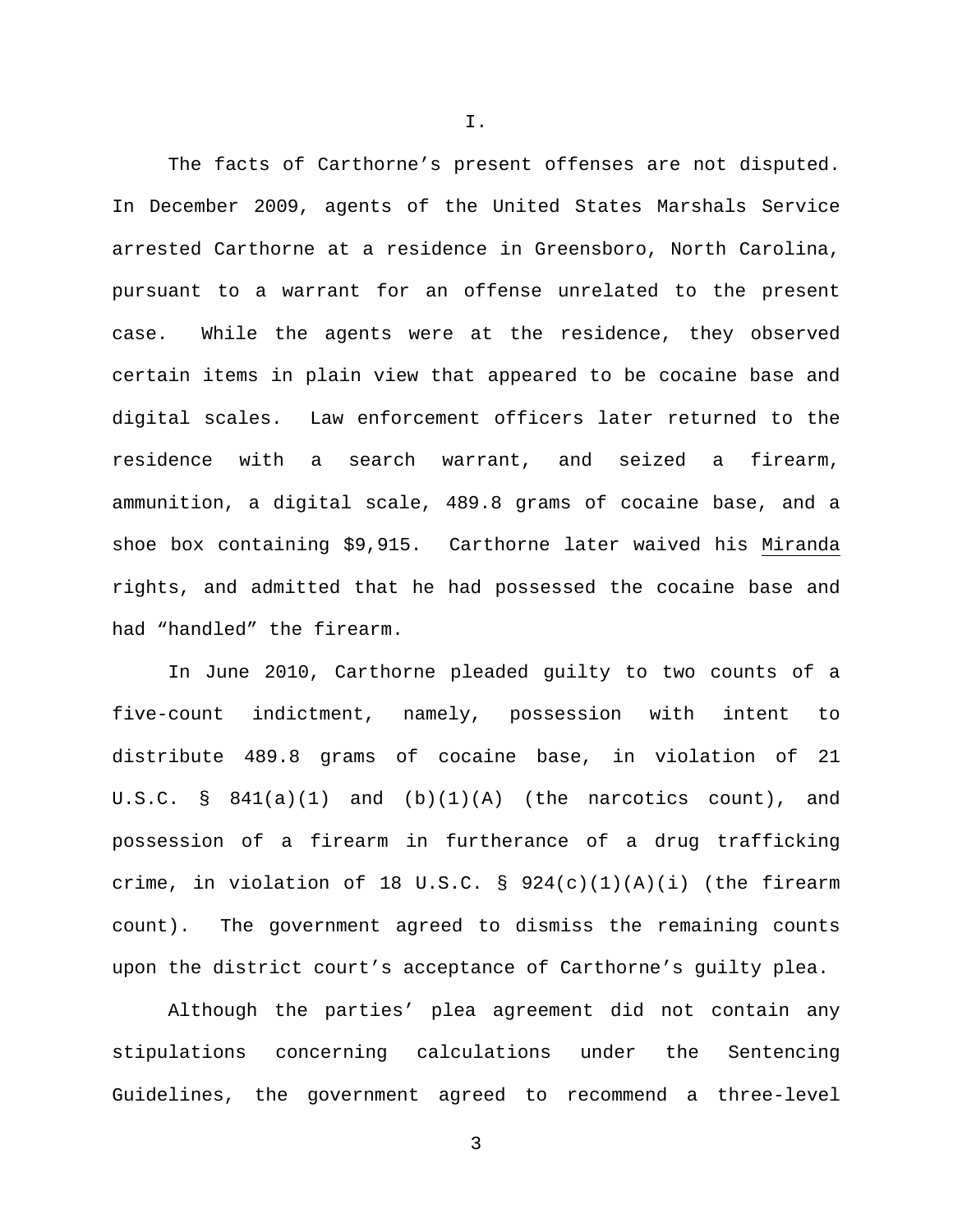reduction in Carthorne's offense level based on acceptance of responsibility. The district court accepted Carthorne's guilty plea, and ordered the preparation of a presentence report.

In November 2010, a probation officer filed a final presentence report (the PSR). $^1$  $^1$  In the PSR, the probation officer recommended that Carthorne be sentenced as a "career offender," pursuant to  $U.S.S.G.$   $\S$   $4B1.1.^2$  $4B1.1.^2$  The probation officer identified two predicate offenses in support of the recommended career offender enhancement: (1) a felony conviction in 2003 for distribution of cocaine base; and (2) a felony conviction in 2002 for assault and battery of a police officer (the Virginia ABPO conviction), in violation of Virginia Code § 18.2-57(C). The district court determined that under the Guidelines, the cocaine distribution offense was a "controlled substance offense" under Section 4B1.2(b), and that the Virginia ABPO conviction was a "crime of violence," within the meaning of Section 4B1.2(a).

The Virginia ABPO conviction arose after an incident in which, apparently without provocation, Carthorne spit in a

 $\overline{a}$ 

<span id="page-3-0"></span> $1$  The 2010 edition of the United States Sentencing Commission Guidelines Manual was used to calculate Carthorne's Guidelines range.

<span id="page-3-1"></span> $2$  A defendant qualifies as a career offender if he has at least two prior felony convictions for a "crime of violence" or a "controlled substance offense," as those terms are defined in the Guidelines. U.S.S.G. § 4B1.1(a).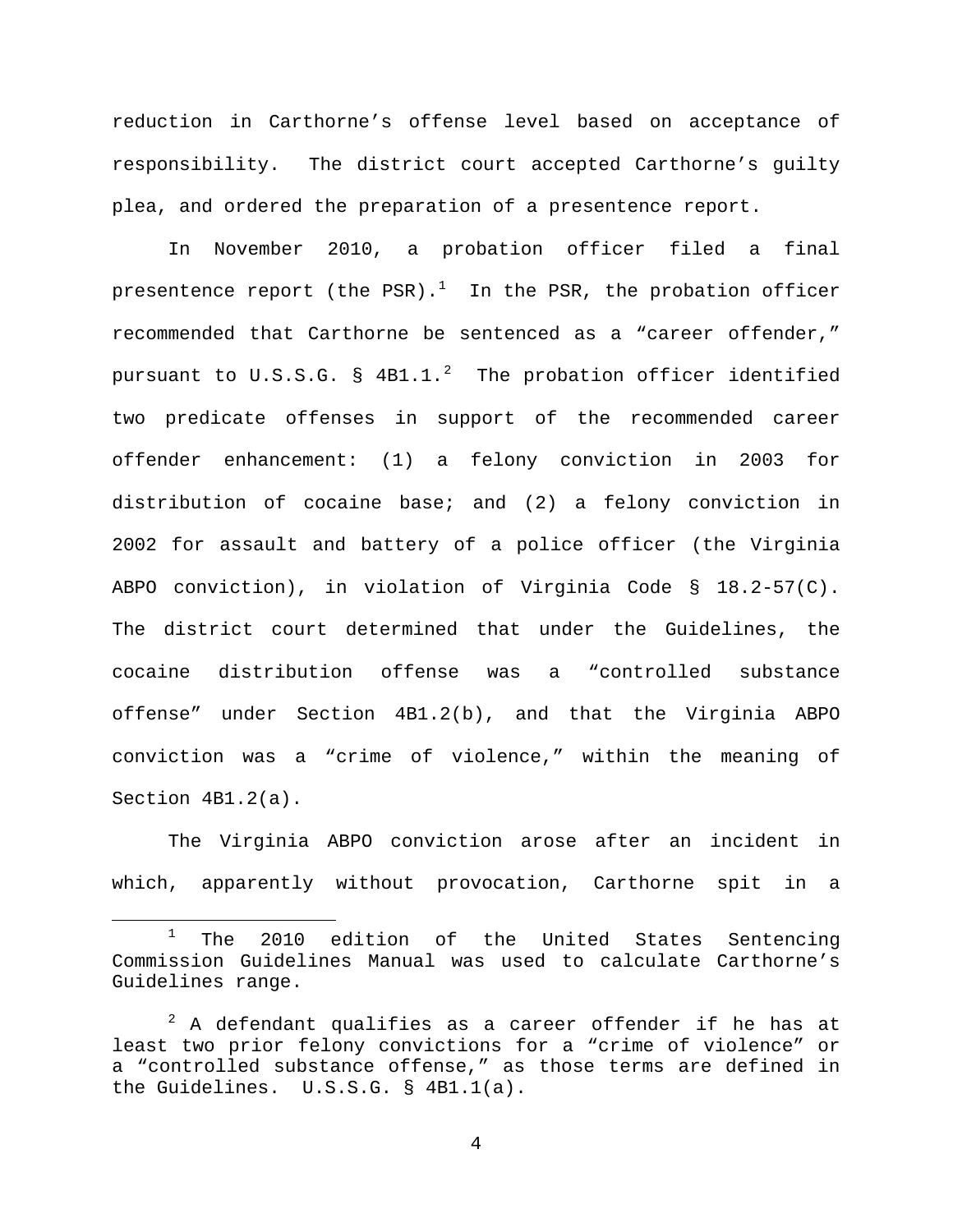police officer's face. The PSR provided the following description of the incident, to which Carthorne raised no objection: "On May 7, 2002, Lynchburg, Virginia, police officers were on foot patrol in the White Rock area of the city when the defendant walked toward the officers. An officer asked the defendant, 'What's up?', to which Defendant Carthorne replied, 'What's up with your mother?' and spit in the officer's face. The defendant was placed under arrest after a brief struggle." As set forth in the PSR, Carthorne was found guilty in a Virginia state court of the felony offense of assault and battery of a law enforcement officer under Virginia Code § 18.2- 57(C), and was sentenced to a term of three years' imprisonment, with all but six months suspended.

As a result of the district court's determination that Carthorne qualified as a "career offender" under the Guidelines, Carthorne's Guidelines range for the present offenses increased greatly. The probation officer initially stated in the PSR an adjusted offense level of 32 for the narcotics count but, based on Carthorne's career offender status, his offense level was increased to 37. U.S.S.G. § 4B1.1. Taking into account the three-point downward adjustment for acceptance of responsibility, Carthorne was assigned a total offense level of 34. The PSR also indicated that Carthorne had nine criminal history points for qualifying offenses, which otherwise would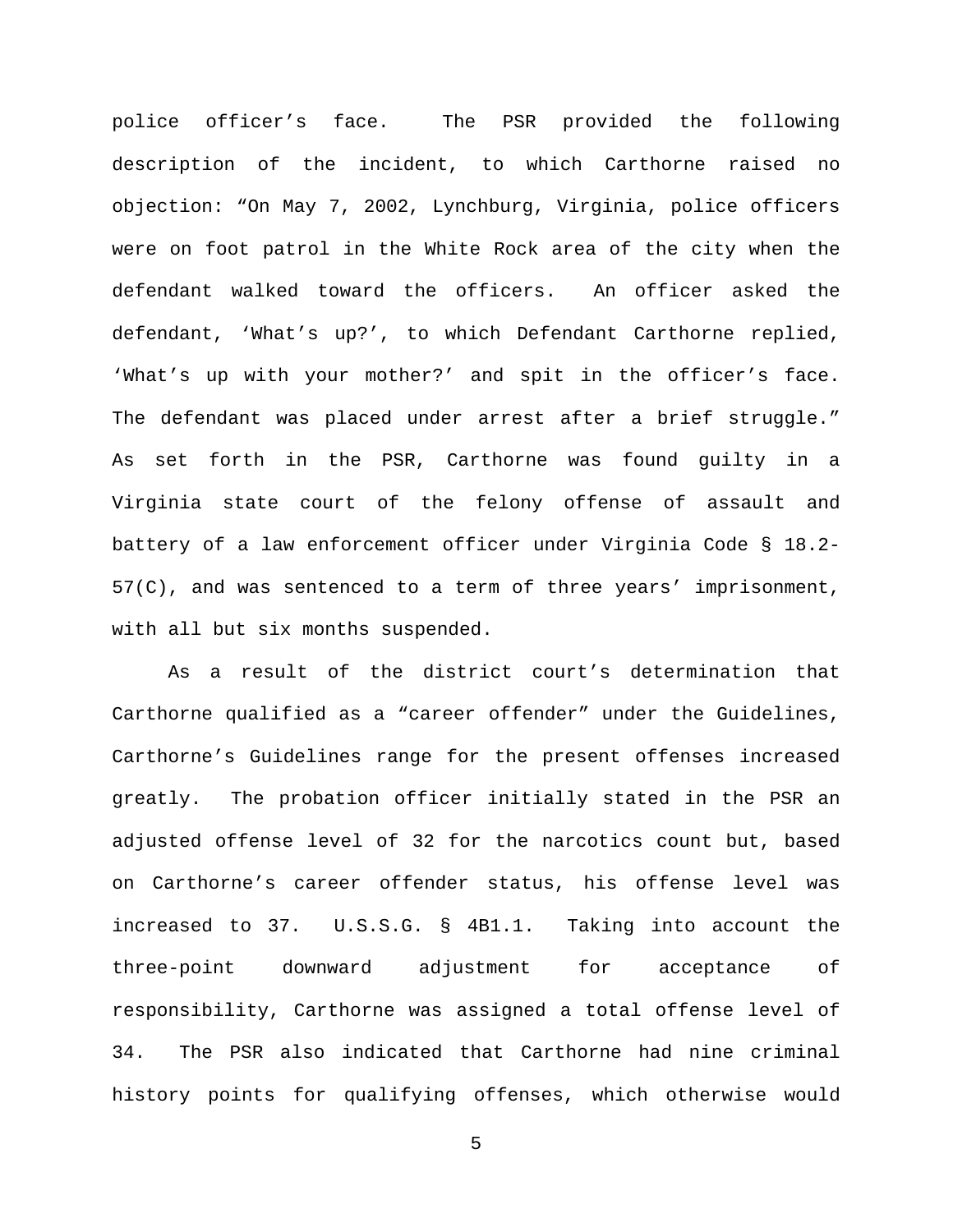have resulted in a criminal history category of IV. However, Carthorne's career offender status automatically placed him in the highest criminal history category of VI.

Accordingly, based on an offense level of 34 and a criminal history category of VI on the narcotics count, as well as the consecutive mandatory minimum term of 60 months' imprisonment on the firearm count, the probation officer calculated Carthorne's Guidelines range as being between 322 and 387 months' imprisonment. Without the career offender enhancement, however, Carthorne's Guidelines range would have been between 181 and 211 months' imprisonment.<sup>[3](#page-5-0)</sup> Carthorne did not file an objection to the PSR's conclusion that he should be classified as a career offender $4$ 

At the sentencing hearing, the district court adopted the findings in the PSR. The district court determined that

 $\overline{a}$ 

<span id="page-5-0"></span> <sup>3</sup> Under the PSR's Guidelines calculations, absent the career offender enhancement, Carthorne's narcotics count would have an adjusted offense level of 32. After the three-point adjustment for acceptance of responsibility, the total offense level would have been 29. The PSR also provided that Carthorne's criminal history category would have been IV without the enhancement. Therefore, the Guidelines range for the narcotics count would have been between 121 and 151 months' imprisonment, and a mandatory, additional 60 months would have been added for the firearm count.

<span id="page-5-1"></span><sup>&</sup>lt;sup>4</sup> Carthorne raised other objections to the PSR that are not germane to this appeal.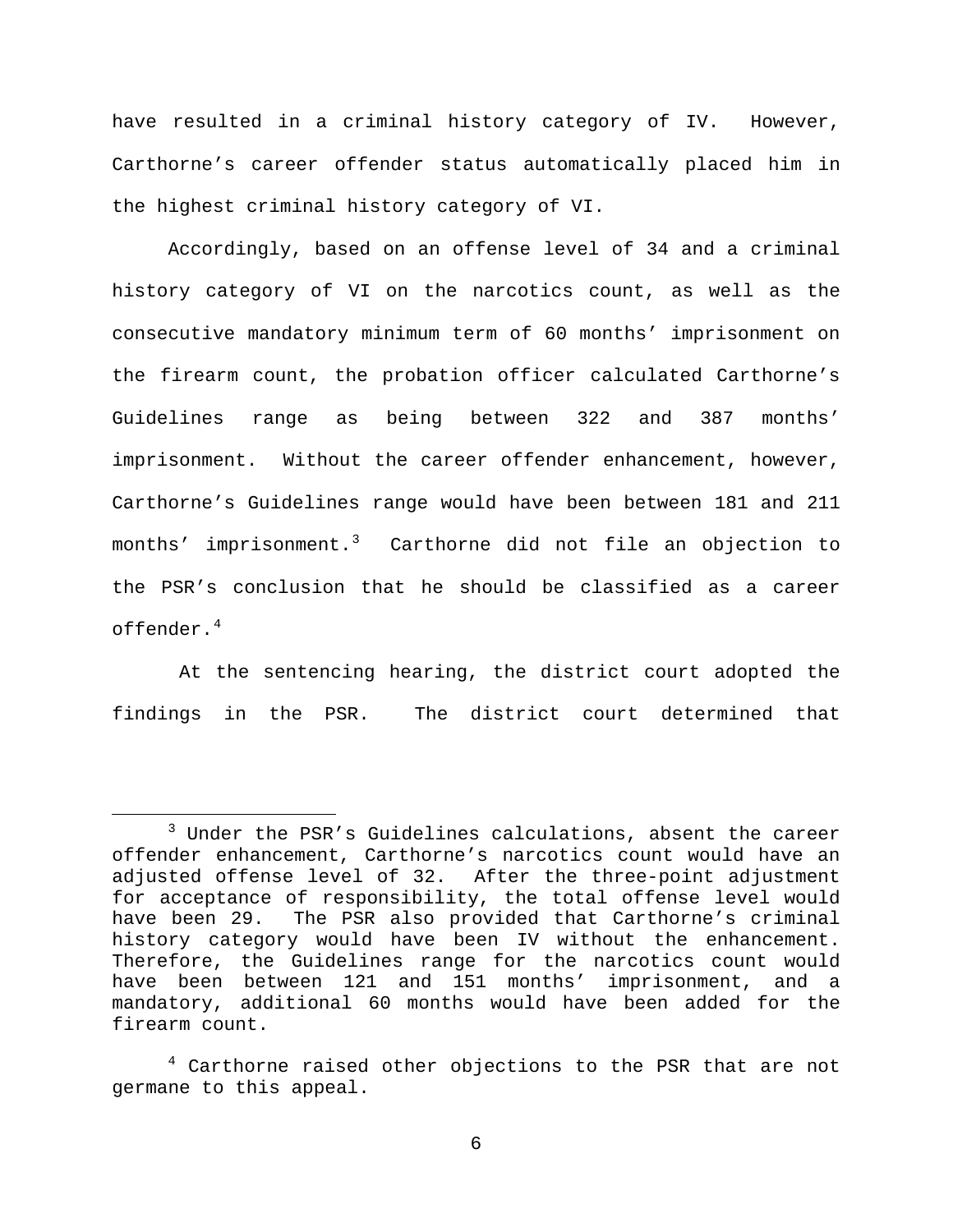Carthorne qualified as a career offender, and that his Guidelines range was between 322 and 387 months' imprisonment.

The district court also heard argument from the parties regarding the sentencing factors set forth in 18 U.S.C. § 3553. Carthorne requested a downward departure or variance to achieve a total sentence of 180 months' imprisonment for both offenses, citing his cooperation with law enforcement officials and his family obligations.

Although the parties did not raise any issue at sentencing regarding whether the Virginia ABPO conviction qualified as a crime of violence, the district court asked Carthorne's counsel whether the court needed to reach any conclusions about the nature of the offense. Carthorne's counsel responded that he had researched the matter, and "would like to have been lucky to have found a case that says spitting on an officer is not an assault," given that Carthorne "didn't hurt" the officer and that "[t]here was no violence." However, counsel stated that he believed that such an argument would be "without merit," based on his understanding of the categorical approach used to determine whether a particular offense constituted a crime of violence.

The district court found that the career offender enhancement was proper, especially in view of the Virginia ABPO conviction, which the court described as "almost an unfathomable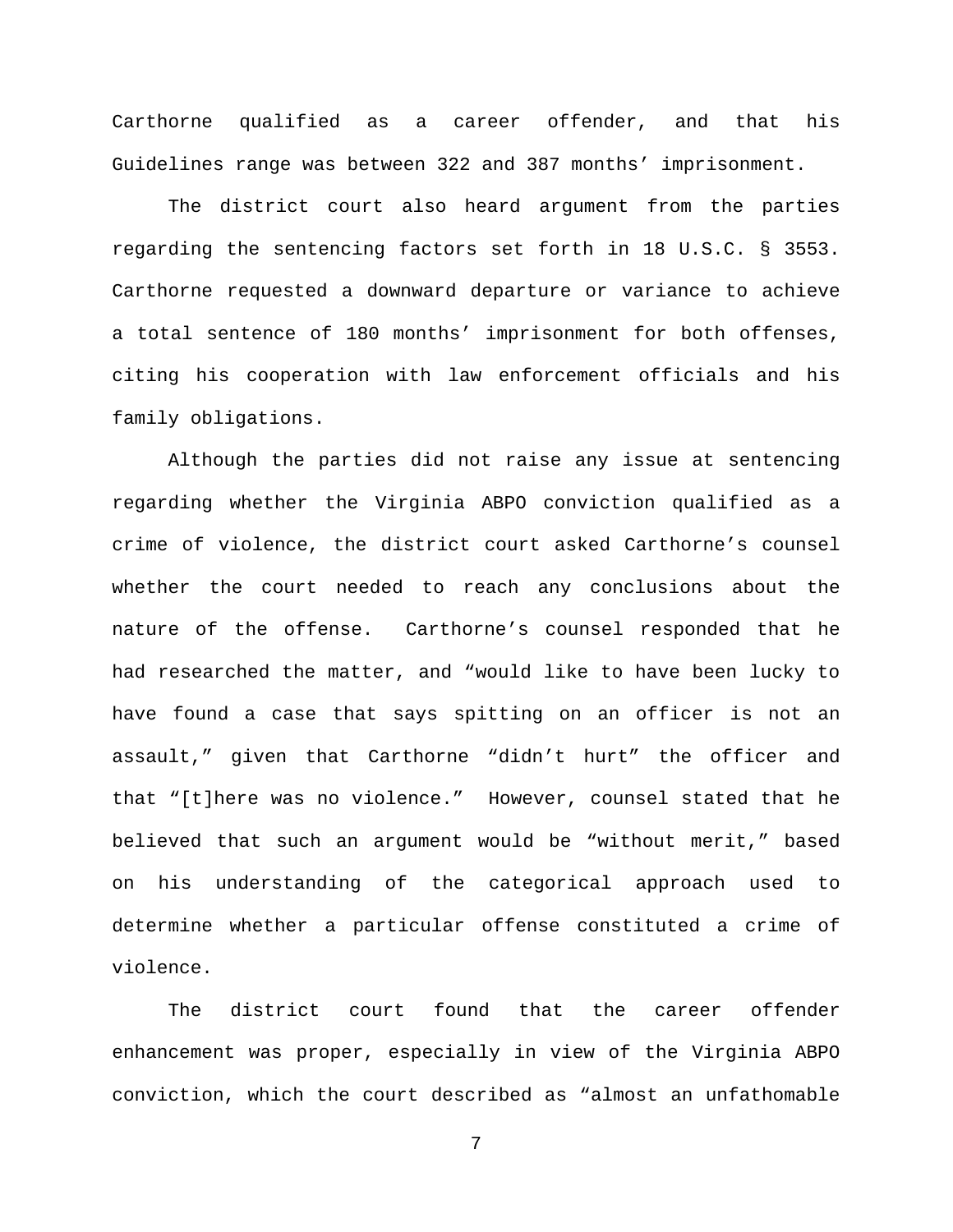offense." The district court did not specify which clause of Section 4B1.2(a) the court relied on in determining that the Virginia ABPO conviction qualified as a crime of violence. However, the court stated that, "in light of Mr. Carthorne's cooperation, I will go to the low end of the guideline range and vary slightly in recognition of his unusual and extraordinary acceptance of responsibility." Accordingly, the district court varied downward by 22 months from the low end of Carthorne's Guidelines range, and sentenced him to a term of 300 months' imprisonment.

## II.

### A.

We first consider the applicable standard of review. Carthorne contends that the issue whether a predicate offense qualifies as a crime of violence under the Guidelines is an issue of statutory construction that we review de novo. The government, however, asserts that because Carthorne failed to preserve this challenge in the district court, we should review the issue only for plain error.

Generally, we review de novo an issue of law whether a prior offense qualifies as a crime of violence for purposes of the Guidelines' career offender enhancement. United States v. Jenkins, 631 F.3d 680, 682 (4th Cir. 2011). However, when a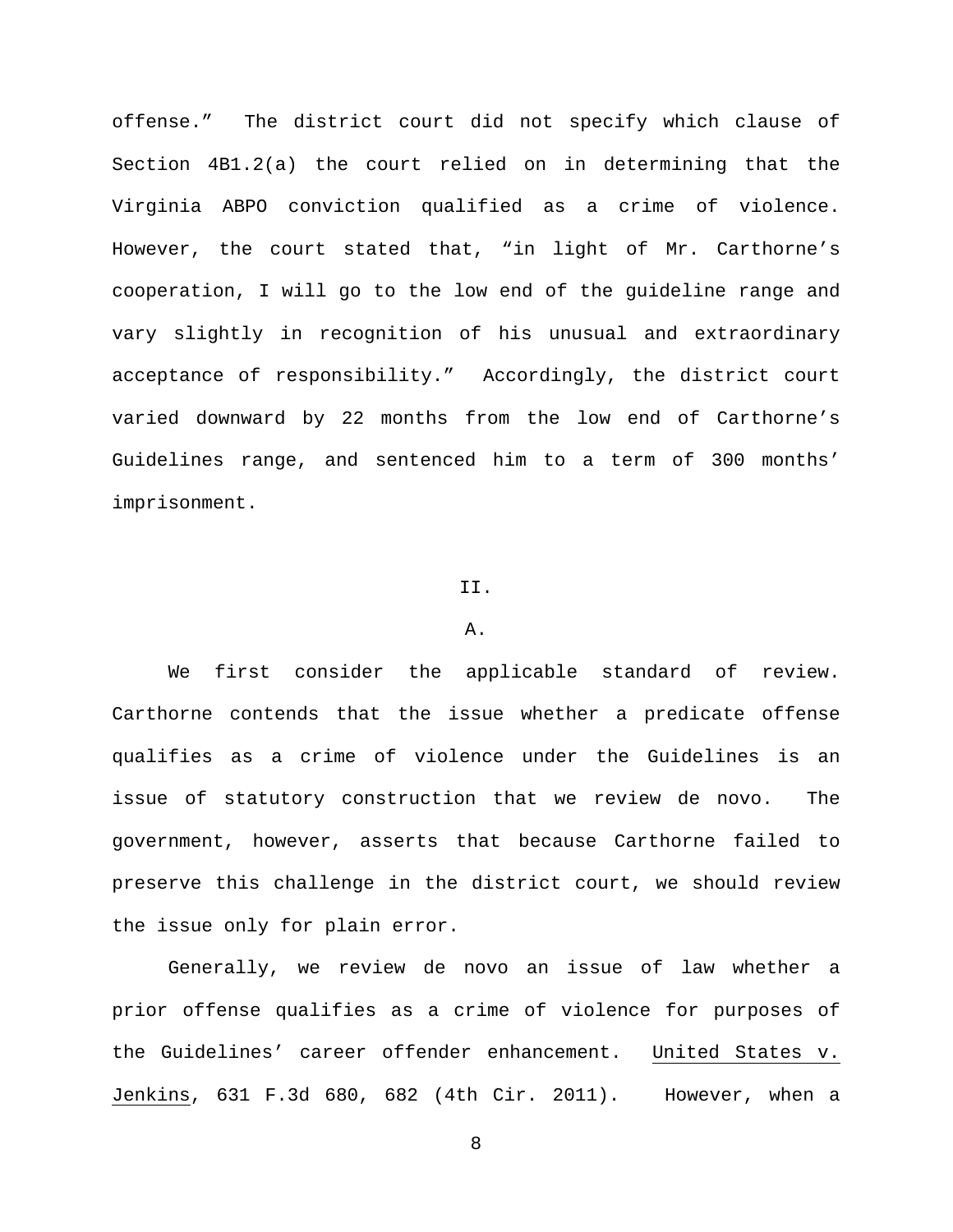defendant has not objected to that classification before the district court, we review such a question for plain error. See Fed. R. Crim. P. 52(b); United States v. Olano, 507 U.S. 725, 731-32 (1993).

Carthorne did not object to the district court's classification of the Virginia ABPO conviction as a crime of violence, even after the district court inquired about the issue, nor did Carthorne object to the court's determination that he qualified as a career offender. Accordingly, we review this issue for plain error.<sup>[5](#page-8-0)</sup>

The Supreme Court has cautioned appellate courts against the "reflexive inclination" to reverse unpreserved error. See Puckett v. United States, 556 U.S. 129, 134 (2009) (citation

<span id="page-8-0"></span><sup>&</sup>lt;sup>5</sup> The government has urged that we apply plain error review, both in its brief and at oral argument. Therefore, we conclude that the government has defaulted any potential argument that Carthorne entirely waived review of this issue. See United States v. Powell, 666 F.3d 180, 185 n.4 (4th Cir. 2011) (government abandoned arguments by failing to raise them in its appellate brief); see also United States v. Tichenor, 683 F.3d 358, 362-63 (7th Cir. 2012) (reviewing issue whether prior offense was a crime of violence for plain error, even though the defendant conceded the issue to the district court, because "the government has waived the waiver argument"); United States v. Bonilla-Mungia, 422 F.3d 316, 319 (5th Cir. 2005) (holding that, because the government failed to argue in its brief that the defendant had "waived any objection to his crime-of-violence enhancement at sentencing," "the Government has waived its waiver argument," and plain error review applied); United States v. Beckham, 968 F.2d 47, 54 n.5 (D.C. Cir. 1992) (holding that, because the government did not object in its brief to the defendant's failure to raise a downward departure argument to the lower court, the government "waiv[ed] any waiver argument").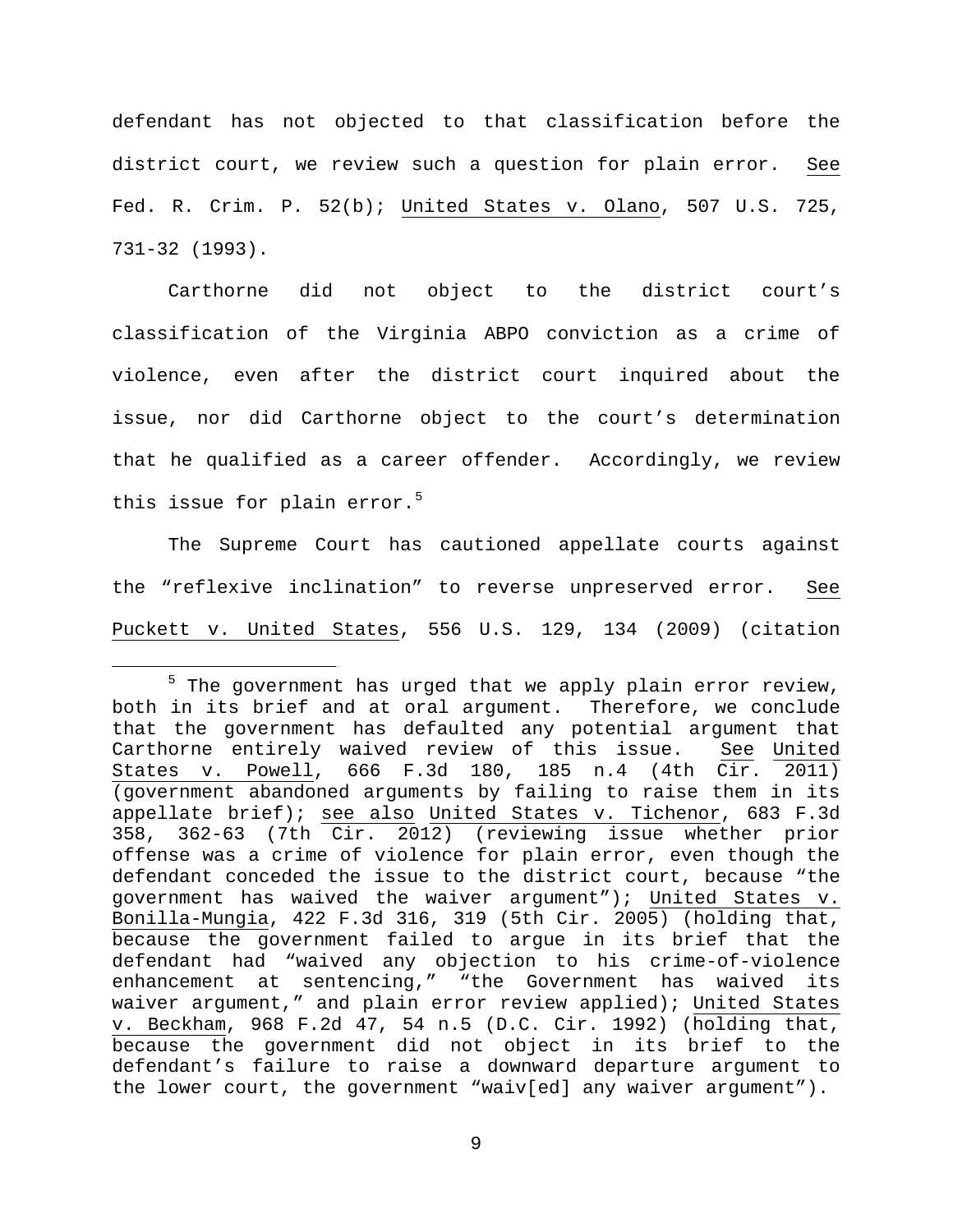omitted).As a result, relief on plain error review is "difficult to get, as it should be." United States v. Dominguez Benitez, 542 U.S. 74, 83 n.9 (2004).

To establish plain error, a defendant has the burden of showing: (1) that an error was made; (2) that the error was plain; and (3) that the error affected his substantial rights. Henderson v. United States, 133 S. Ct. 1121, 1126 (2013); Olano, 507 U.S. at 732-35. When a defendant has established each of the above elements, the decision to correct the error remains within an appellate court's discretion, and we have held that we will exercise that discretion only if the error "would result in a miscarriage of justice or would otherwise seriously affect the fairness, integrity or public reputation of judicial proceedings." United States v. Whitfield, 695 F.3d 288, 303 (4th Cir. 2012) (quoting United States v. Robinson, 627 F.3d 941, 954 (4th Cir. 2010) (internal quotation marks omitted)).

## B.

We therefore turn to address the first requirement for plain error, and consider whether the district court erred in determining that assault and battery of a police officer in Virginia is categorically a crime of violence within the meaning of the Guidelines' residual clause. The Guidelines define a "crime of violence" as any state or federal offense punishable by imprisonment for a term exceeding one year, that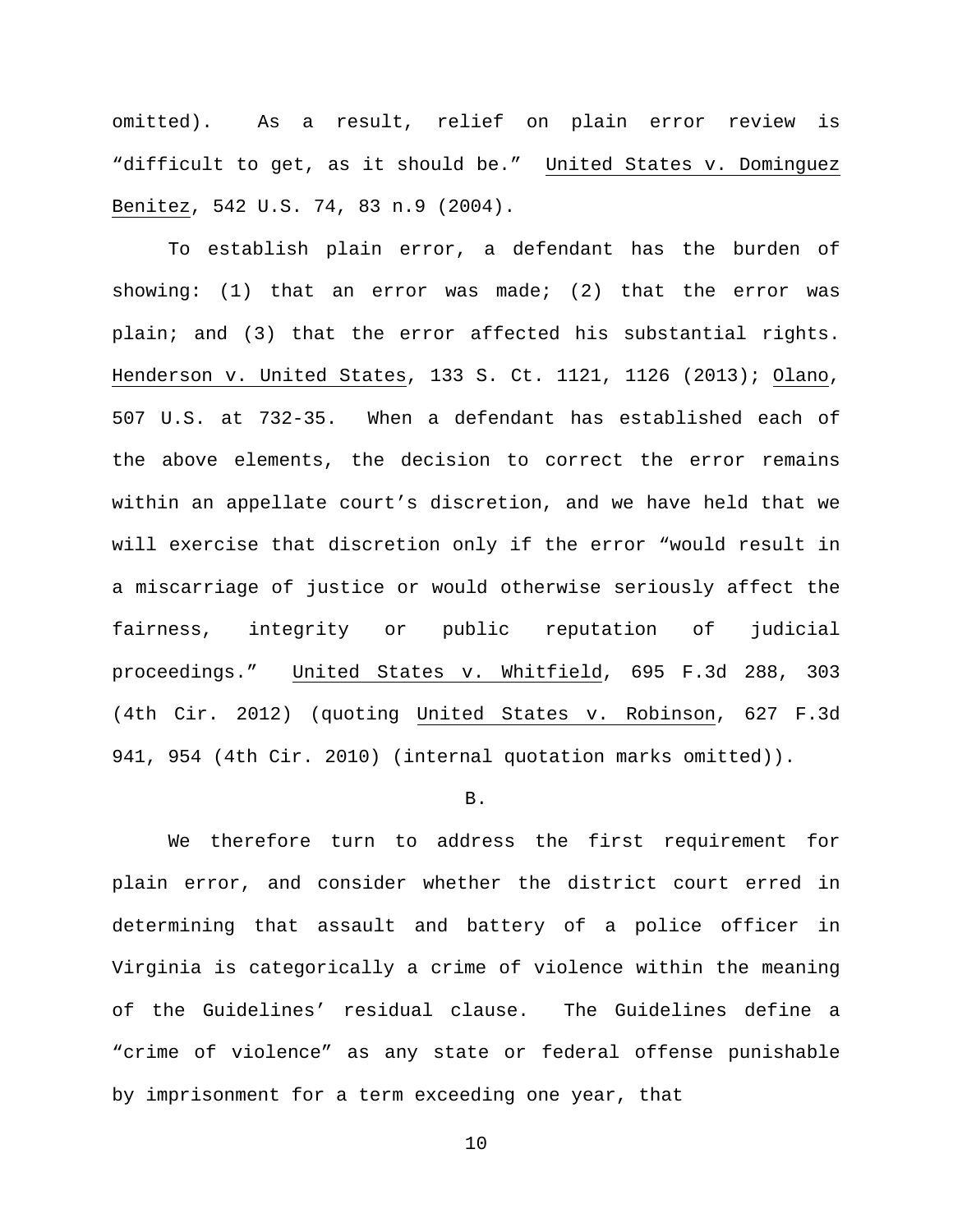(1) has as an element the use, attempted use, or threatened use of physical force against the person of another, or

(2) is burglary of a dwelling, arson, or extortion, involves use of explosives, or otherwise involves conduct that presents a serious potential risk of physical injury to another.

U.S.S.G. § 4B1.2(a). Of particular significance here, the second prong of this definition includes a "residual" clause that encompasses offenses, other than the listed crimes, which present a comparable "serious potential risk of physical injury to another."

Carthorne argues that the district court erred in holding that assault and battery of a police officer in Virginia, under Virginia Code § 18.2-57(C), categorically qualified as a crime of violence under Section 4B1.2(a). Carthorne contends, and the government agrees, that the Virginia ABPO conviction did not have as an element of the offense "the use, attempted use, or threatened use of physical force against the person of another," within the meaning of Section  $4B1.2(a)(1)$ . However, Carthorne additionally asserts that the Virginia ABPO conviction also does not qualify as a "crime of violence" under the residual clause of Section 4B1.2(a)(2), because the offense does not involve "conduct that presents a serious potential risk of physical injury to another." U.S.S.G. § 4B1.2(a)(2).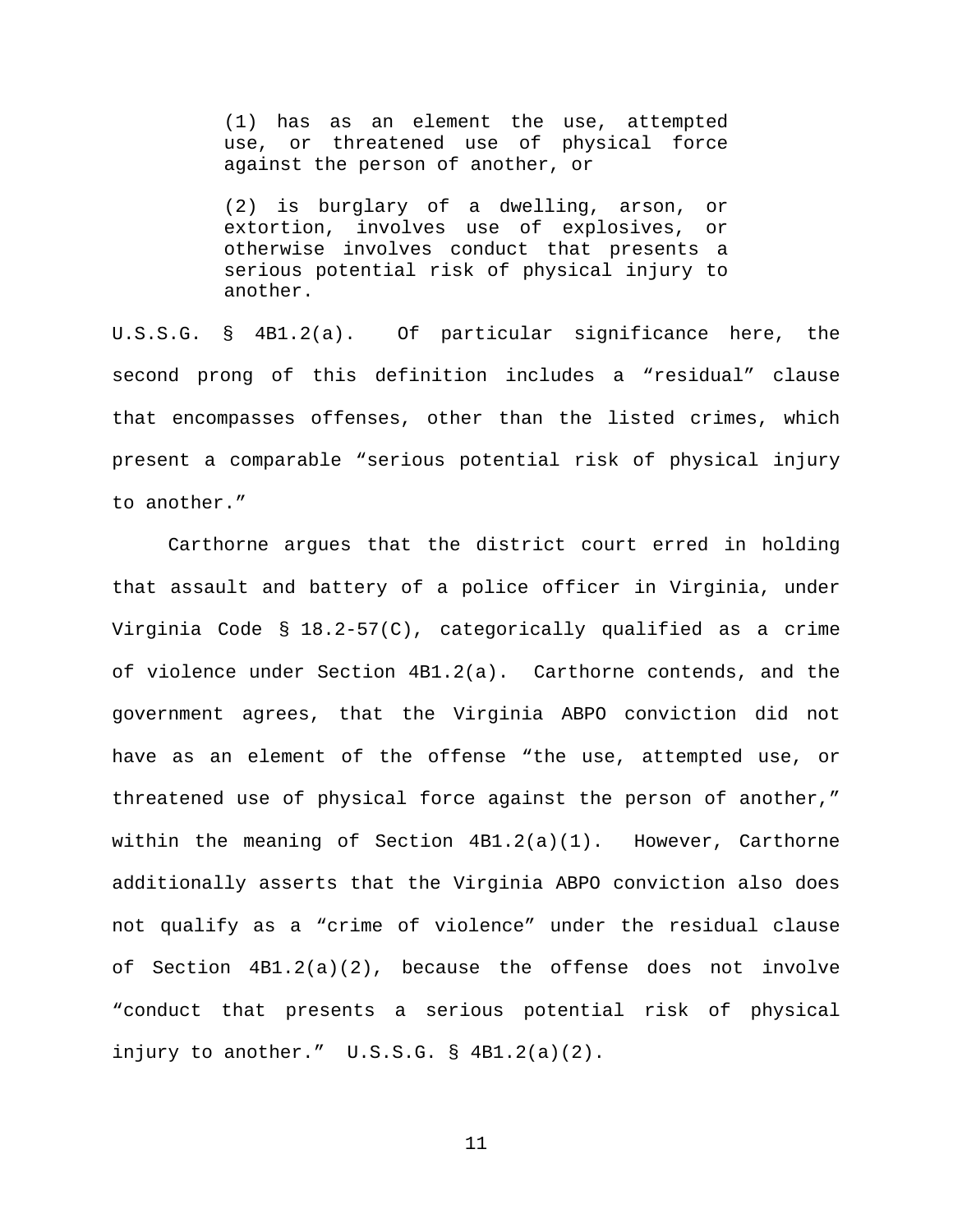In response, the government maintains that the Virginia ABPO conviction categorically qualifies as a crime of violence under the language of the residual clause. U.S.S.G. § 4B1.2(a)(2). According to the government, an offense committed under Virginia Code § 18.2-57(C) presents such a risk of injury and is different from ordinary common law assault and battery because the offense is "carried out on an armed victim who is duty-bound to respond to the crime." Citing precedent from two of our sister circuits, the government argues that "battery of an armed on-duty police officer is a powder keg, which may or may not explode into violence and result in physical injury to someone at any given time, but which always has the serious potential to do so." United States v. Williams, 559 F.3d 1143, 1149 (10th Cir. 2009); see also United States v. Fernandez, 121 F.3d 777, 779-80 (1st Cir. 1997). We disagree with the government's arguments.

The categorical approach first articulated in Taylor v. United States, 495 U.S. 575 (1990), serves as the cornerstone of our analysis whether a prior offense qualifies as a "crime of violence" under Section 4B1.2(a). Pursuant to the categorical approach, we examine "the fact of conviction and the statutory definition of the prior offense" to determine "whether the elements of the offense are of the type that would justify its inclusion within the residual [clause], without inquiring into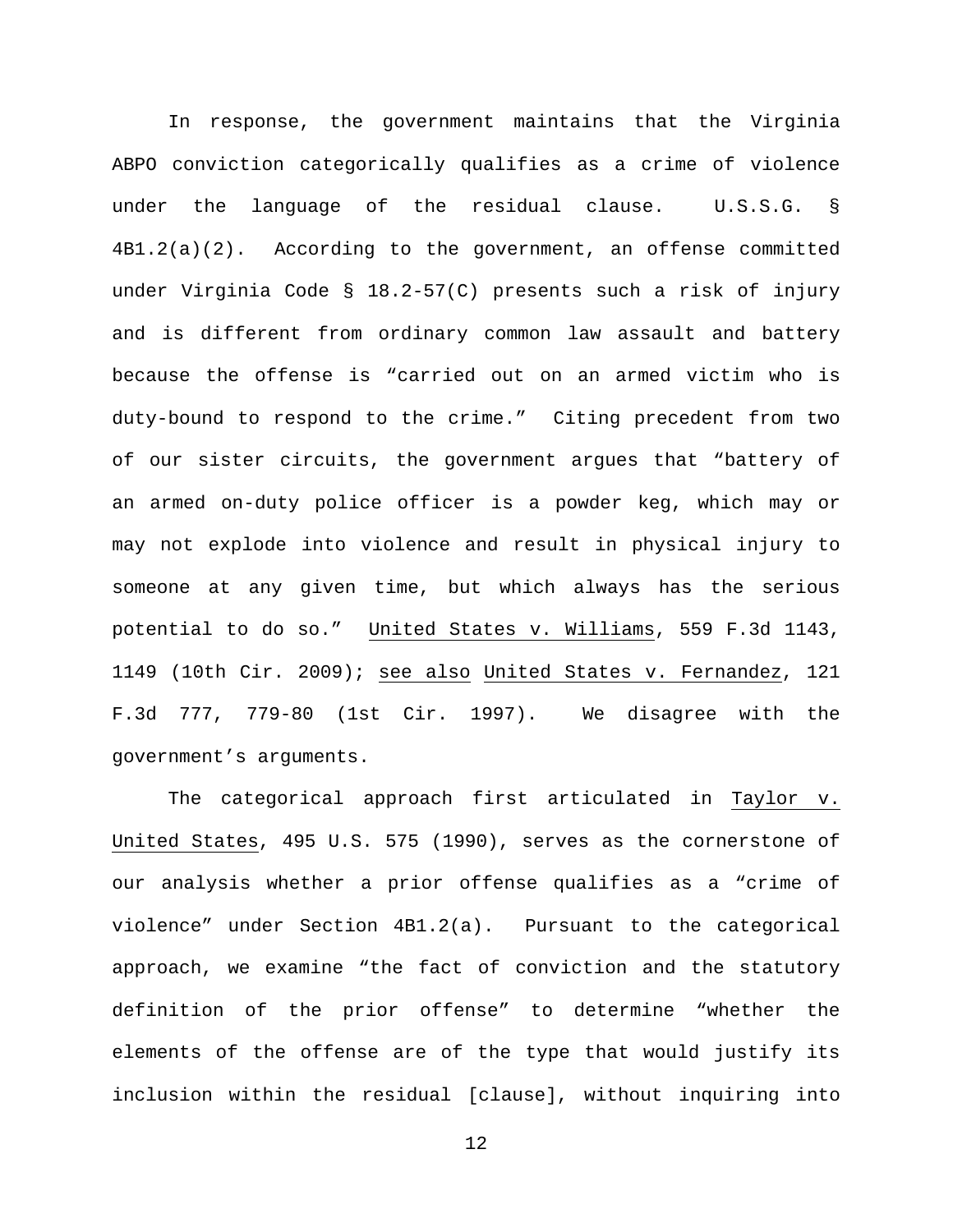the specific conduct of this particular offender."<sup>[6](#page-12-0)</sup> Sykes v. United States, 131 S. Ct. 2267, 2272 (2011) (emphasis omitted) (quoting James v. United States, 550 U.S. 192, 202 (2007)). The "central feature" of the categorical approach is "a focus on the elements, rather than the facts, of a crime." Descamps v. United States, Slip Op. at 8 (June 20, 2013).

In very limited circumstances, we may modify the categorical approach and consider specific documents in the record of a case to determine whether a prior offense is a crime of violence.<sup>[7](#page-12-1)</sup> <u>See</u> <u>United States v. Torres-Miguel</u>, 701 F.3d 165, 167 (4th Cir. 2012). However, the Supreme Court in Descamps recently has emphasized that the modified categorical approach serves only the "limited function" of supplementing the categorical analysis "when a divisible statute, listing potential offense elements in the alternative, renders opaque

<span id="page-12-0"></span> $6$  We rely on precedents addressing whether an offense is a crime of violence under the Guidelines "interchangeably with precedents evaluating whether an offense constitutes a 'violent felony'" under the Armed Career Criminal Act (ACCA), 18 U.S.C. §  $924(e)(2)(B)$ , as the two terms are defined in a "substantively identical" manner. United States v. King, 673 F.3d 274, 279 n.3 (4th Cir. 2012) (citation omitted).

<span id="page-12-1"></span> $7$  The modified categorical approach permits consideration of the indictment, any plea agreements, any transcripts of a plea colloquy between the trial judge and the defendant, findings of fact and conclusions of law rendered in a bench trial, jury instructions and verdict forms, or other comparable judicial records revealing the factual basis for the conviction. Johnson v. United States, 559 U.S. 133, 144 (2010).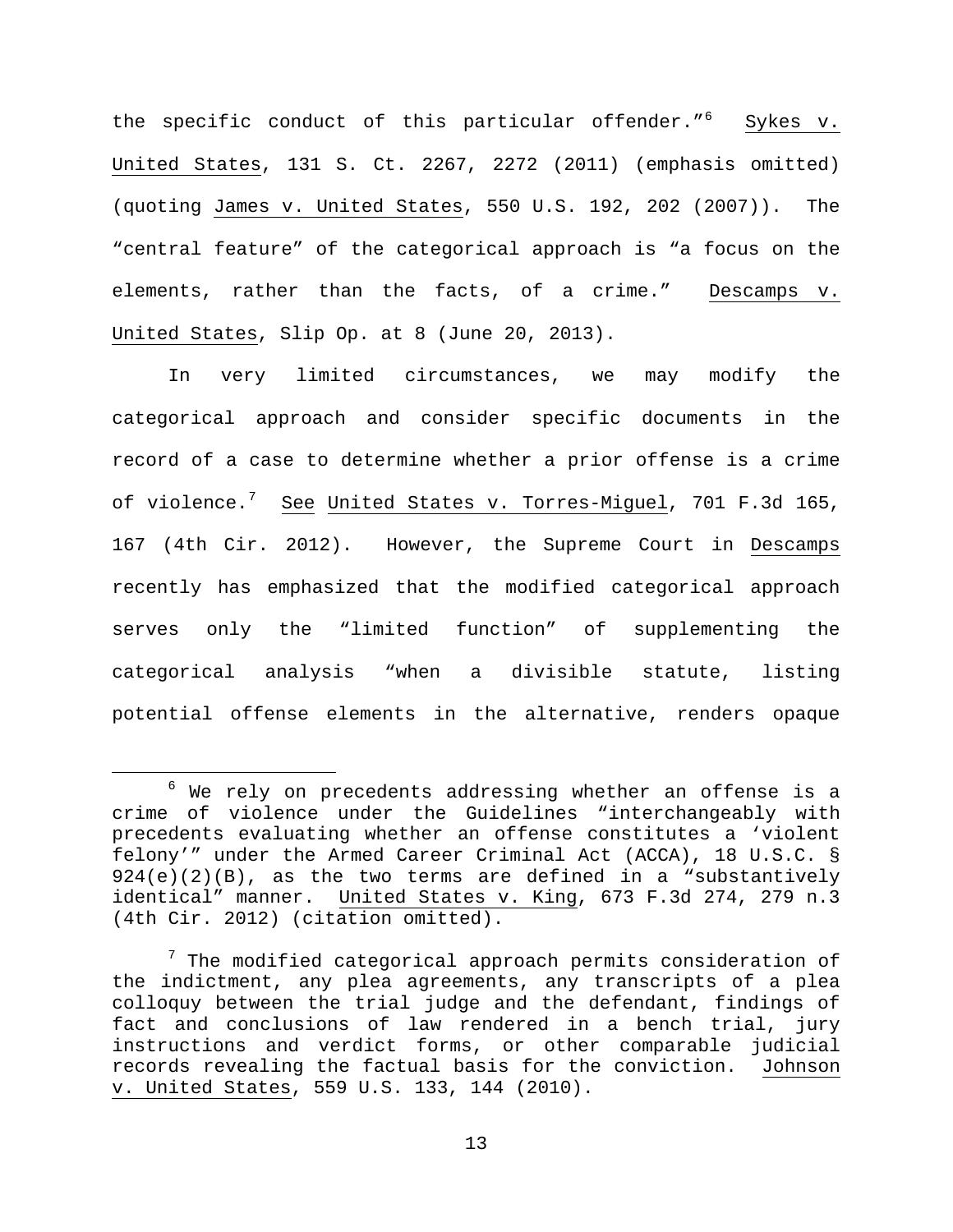which element played a part in the defendant's conviction." Descamps, at 5. A statute is "divisible" when it is comprised of "multiple, alternative versions of the crime." Id. at 6-7. Thus, the Court has explained that the modified categorical approach is applicable only "when a defendant was convicted of violating a divisible statute," and then, only "to determine which statutory phrase was the basis for the conviction." Id. at 8; United States v. Gomez, 690 F.3d 194, 200 (4th Cir. 2012) (holding that the modified categorical approach is applicable only to consideration of statutory offenses in which the statute itself is divisible).

Virginia Code § 18.2-57(C) provides, in material part, that if any person (1) "commits an assault or an assault and battery against another" (2) "knowing or having reason to know that such other person is . . . a law enforcement officer" (3) "engaged in the performance of his public duties," he or she shall be guilty of a Class 6 felony. $^8$  $^8$  The terms "assault" and "battery" are not defined in this statute but are defined by common law in Virginia. Montague v. Commonwealth, 684 S.E.2d 583, 588-89 (Va. 2009).

<span id="page-13-0"></span>In addition to law enforcement officers, several other categories of individuals are covered by the statute, including but not limited to corrections officers, firefighters, and employees of the Commonwealth charged with supervising sexuallyviolent predators. Va. Code § 18.2-57(C).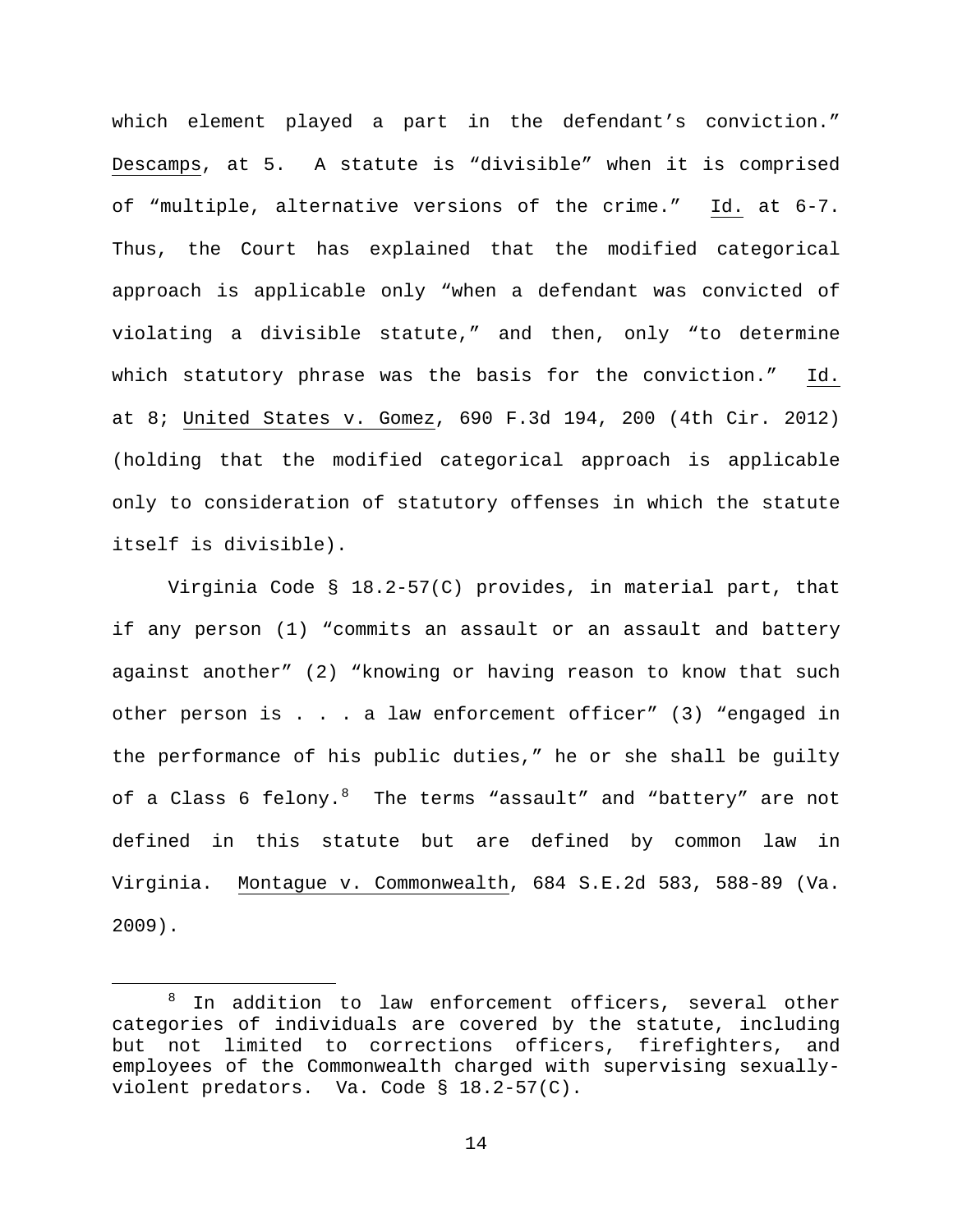Under Virginia common law, an assault is "an attempt with force and violence, to do some bodily hurt to another, whether from wantonness or malice, by means calculated to produce the end." Id. at 588 (citation omitted). A battery is defined separately as "the actual infliction of corporal hurt on another that is done willfully or in anger." Id. Thus, under Virginia common law, commission of a battery requires physical contact with a victim, while commission of an assault does not. Jones v. Commonwealth, 36 S.E.2d 571, 572 (Va. 1946) ("Battery is the actual infliction of corporal hurt on another (e.g., the least touching of another's person).") (emphasis omitted); Bowie v. Murphy, 624 S.E.2d 74, 80 (Va. 2006) ("physical injury is not an element" of assault).

In United States v. White, we further explained that under Virginia law a perpetrator need not intend to or actually inflict physical injury to commit assault and battery. See 606 F.3d 144, 148 (4th Cir. 2010). A completed battery, which includes an assault, may be committed by any injury "however small it may be, as by spitting in a man's face, or in any way touching him in anger, without lawful provocation." See id. (emphasis omitted) (quoting Hardy v. Commonwealth, 17 Gratt. 592, at \*6 (Va. 1867)). Even "[t]he slightest touching of another . . . if done in a rude, insolent, or angry manner, constitutes a battery for which the law affords redress."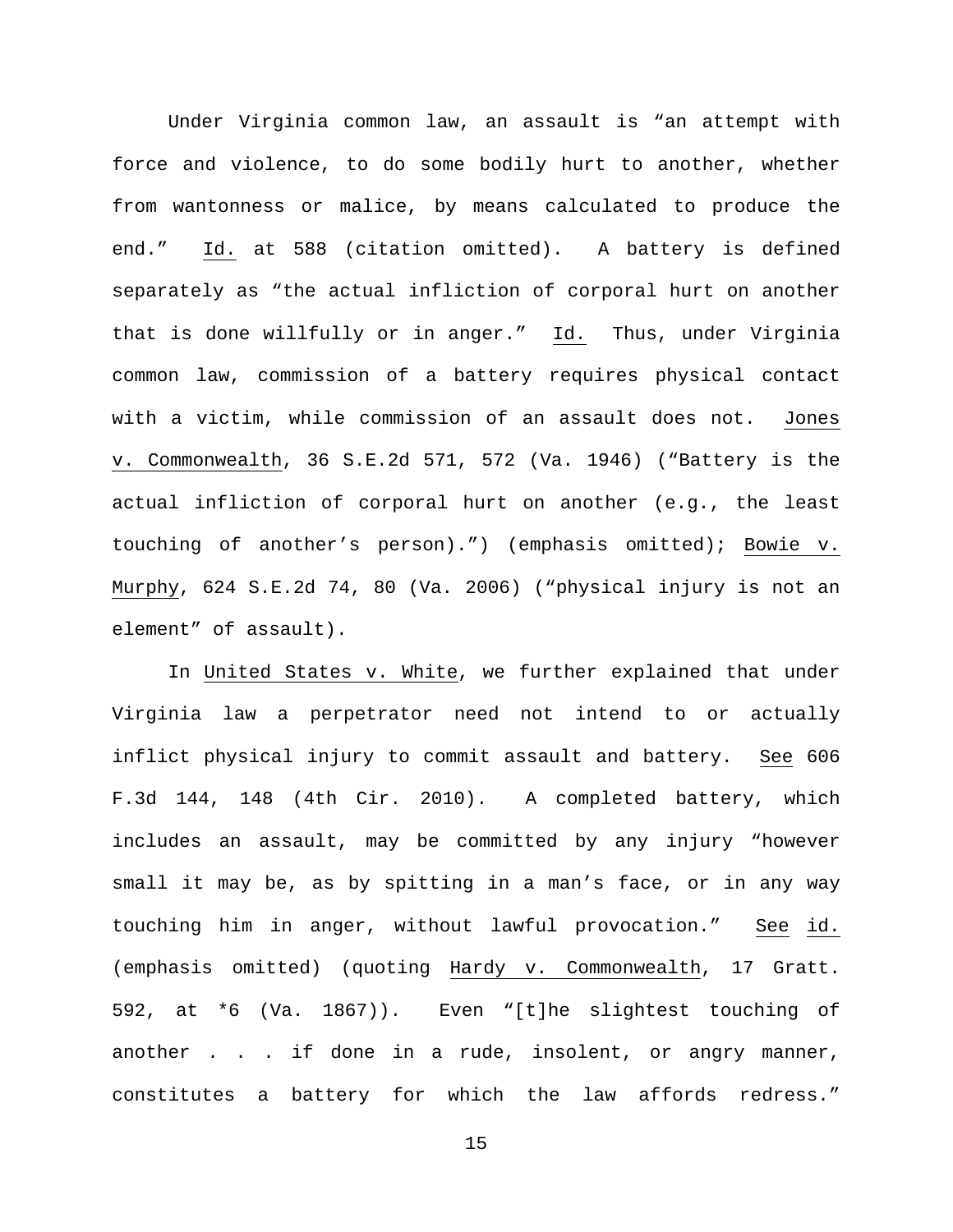Crosswhite v. Barnes, 124 S.E. 242, 244 (Va. 1924) (citation omitted); accord White, 606 F.3d at 148.

As evidenced by the statutory language quoted above, Virginia Code § 18.2-57(C) provides in the disjunctive two distinct crimes, namely, assault on a police officer and the separate crime of assault and battery of a police officer. The statutory crime of assault and battery of a police officer plainly requires the commission of a battery as an element of the crime, while the separate offense of assault on a police officer does not include such an element.

The divisible nature of Virginia Code § 18.2-57(C), however, does not require application of the modified categorical approach in the present case because the parties agree, and the record shows, that Carthorne was convicted under that statute of the distinct offense of assault and battery of a police officer (ABPO in Virginia). See Descamps, at 6 (the modified categorical approach is employed "to determine which of a statute's alternative elements formed the basis of the defendant's prior conviction"); Gomez, 690 F.3d at 200. Thus, our consideration of Carthorne's prior conviction must be examined solely under the categorical approach to determine whether ABPO in Virginia qualifies as a crime of violence under Section 4B1.2(a) of the Guidelines. See Descamps, at 19.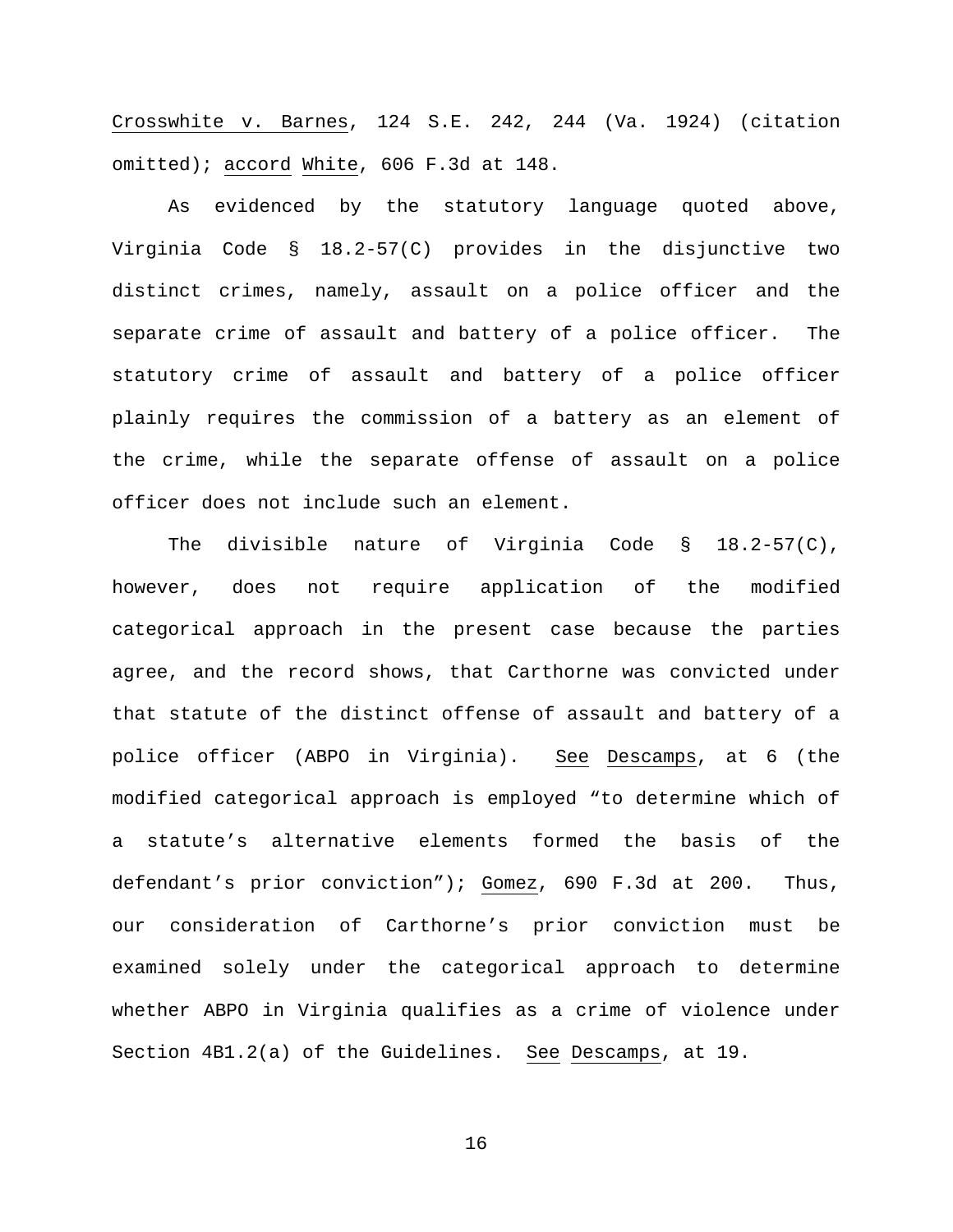In addressing the issue whether ABPO in Virginia is categorically a crime of violence, we are guided by circuit precedent. In United States v. White, we held that the Virginia offense of "assault and battery against a family or household member," Va. Code § 18.2-57.2, did not have "as an element, the use or attempted use of physical force." $^9$  $^9$  606 F.3d at 153. We reached that conclusion based on the decision of the Supreme Court in Johnson v. United States, 559 U.S. 133 (2010). There, the Court held that a Florida statute prohibiting battery, which was satisfied "by any intentional physical contact, no matter how slight," did not have "as an element the use . . . of physical force against the person of another. $1^{10}$  $1^{10}$  $1^{10}$  Id. at 136-38. Accordingly, the Supreme Court concluded that the Florida offense was not a "violent felony" under the ACCA. Id.

 $\overline{a}$ 

<span id="page-16-0"></span><sup>&</sup>lt;sup>9</sup> The issue presented in White was whether that Virginia offense qualified as a "misdemeanor crime of domestic violence," within the meaning of 18 U.S.C.  $\S$  921(a)(33)(A), because it included "as an element, the use or attempted use of physical<br>force." 606 F.3d at 147. The definition of a "misdemeanor 606 F.3d at 147. The definition of a "misdemeanor crime of domestic violence," found in 18 U.S.C. § 921(a)(33)(A), does not include a clause comparable to the residual clause definition for a "crime of violence." Id.

<span id="page-16-1"></span><sup>&</sup>lt;sup>10</sup> Because the government waived reliance on the residual clause in the lower courts, the Court in Johnson declined to consider whether battery in Florida qualified as a violent felony under the residual clause. 559 U.S. at 145.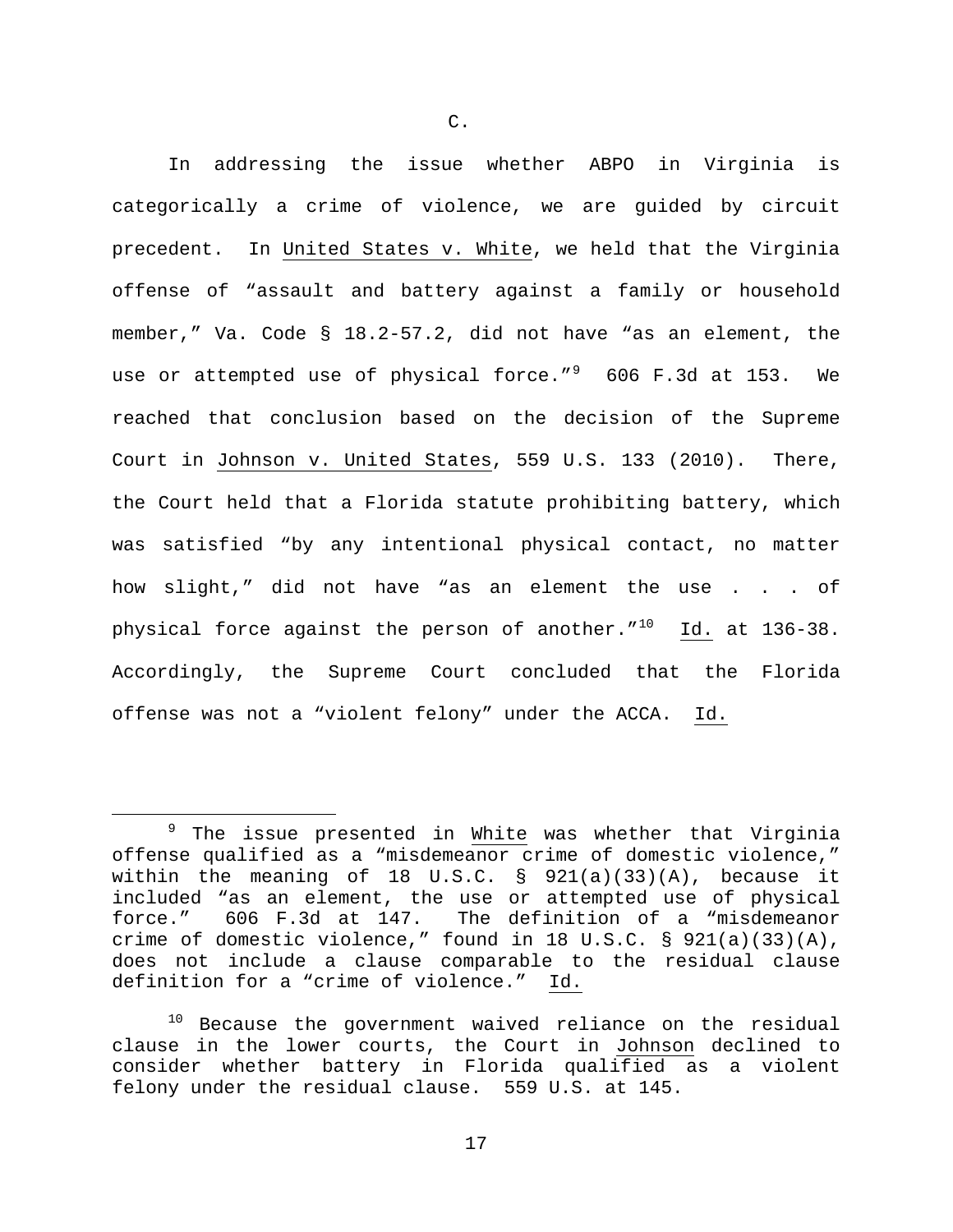The Court in Johnson defined the term "physical force" as "force capable of causing physical pain or injury to another person." Id. at 140. Relying on this definition, we held in White that the Virginia statutory offense of assault and battery of a family member, which could be accomplished by the merest touching no matter how slight, did not have "as an element, the use or attempted use of physical force." 606 F.3d at 153.

This principle is equally applicable in the present case, in which common law battery is a required element of ABPO in Virginia. In accord with our analysis in White, therefore, we hold that because ABPO in Virginia encompasses any common law battery, however slight, that statute does not categorically have "as an element the use, attempted use, or threatened use of physical force against another." $11$  See U.S.S.G. § 4B1.2(a)(1).

We disagree with the government's argument that ABPO in Virginia nevertheless categorically qualifies as a crime of violence under the residual clause of Section 4B1.2(a)(2), because that offense "presents a serious potential risk of physical injury to another." U.S.S.G. § 4B1.2(a)(2). In determining whether a crime categorically qualifies as a crime of violence under the residual clause, we consider whether "the

<span id="page-17-0"></span> $11$  The parties do not dispute that after White, the Virginia ABPO conviction does not qualify as a crime of violence under U.S.S.G. § 4B1.2(a)(1).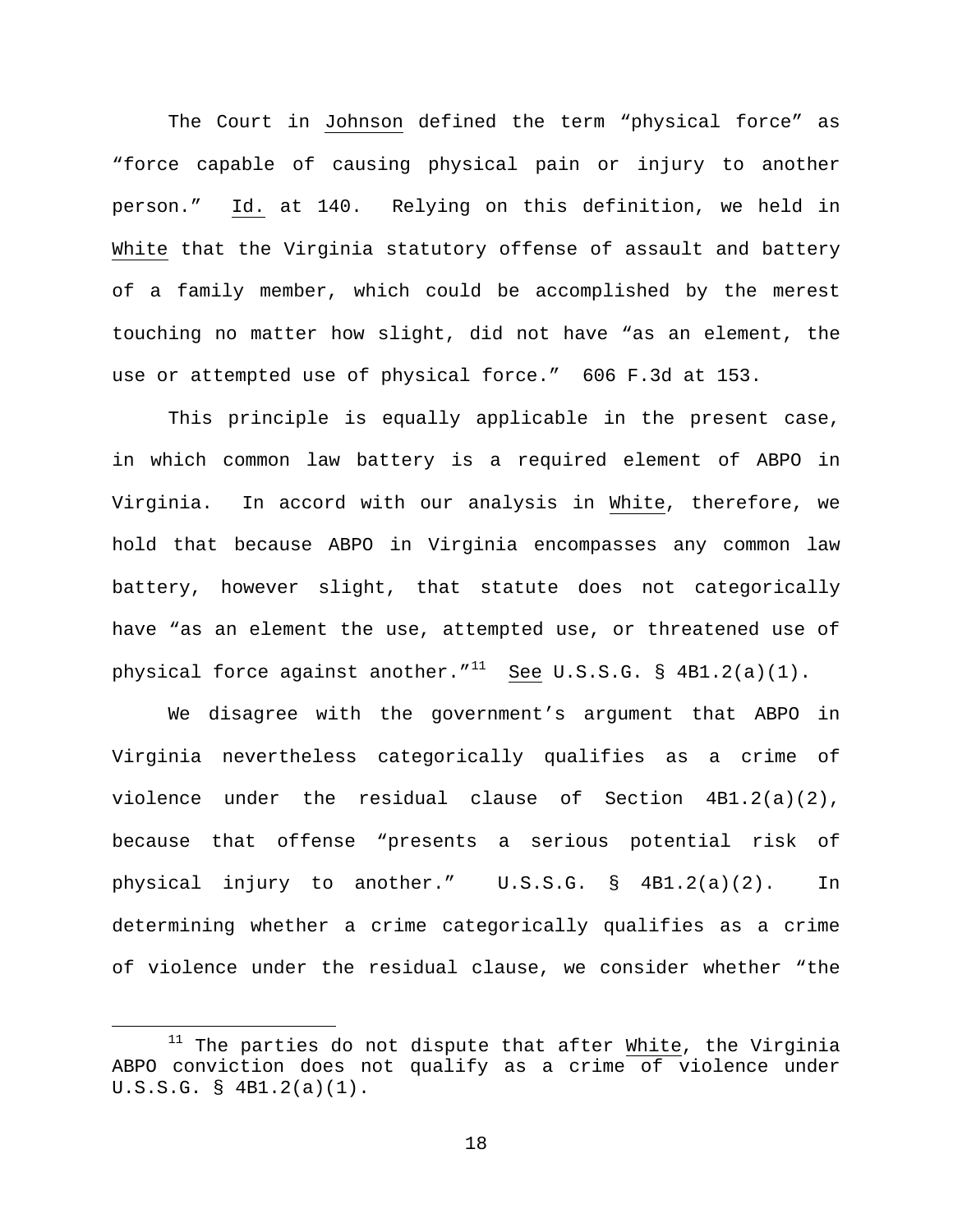elements of the offense are of the type that would justify its inclusion within the residual [clause]," in that those elements "present[] a serious potential risk of physical injury to another." Sykes, 131 S. Ct. at 2272-73; see U.S.S.G. § 4B1.2(a)(2).

The presence of a serious potential risk of physical injury ordinarily divides crimes that categorically qualify as crimes of violence from those that do not. Sykes, 131 S. Ct. at 2275. The enumerated offenses in Section 4B1.2(a)(2), namely, burglary of a dwelling, arson, extortion, and crimes involving the use of explosives, provide a benchmark for the level of risk required to qualify as a crime of violence. See James, 550 U.S. at 203 (asking whether "the risk posed by [the offense in question] is comparable to that posed by its closest analog among the enumerated offenses"). We gauge this risk by considering "whether the conduct encompassed by the elements of the offense, in the ordinary case, presents a serious potential risk of injury to another." Id. at 208.

We need not "hypothesize" about "unusual cases" to conclude that ABPO in Virginia often will not present a serious potential risk of injury. See id. at 207-08 ("metaphysical certainty" of a serious potential risk of injury is not required). The "key" to the categorical approach "is elements, not facts," Descamps, at 5, and the elements of ABPO in Virginia plainly show that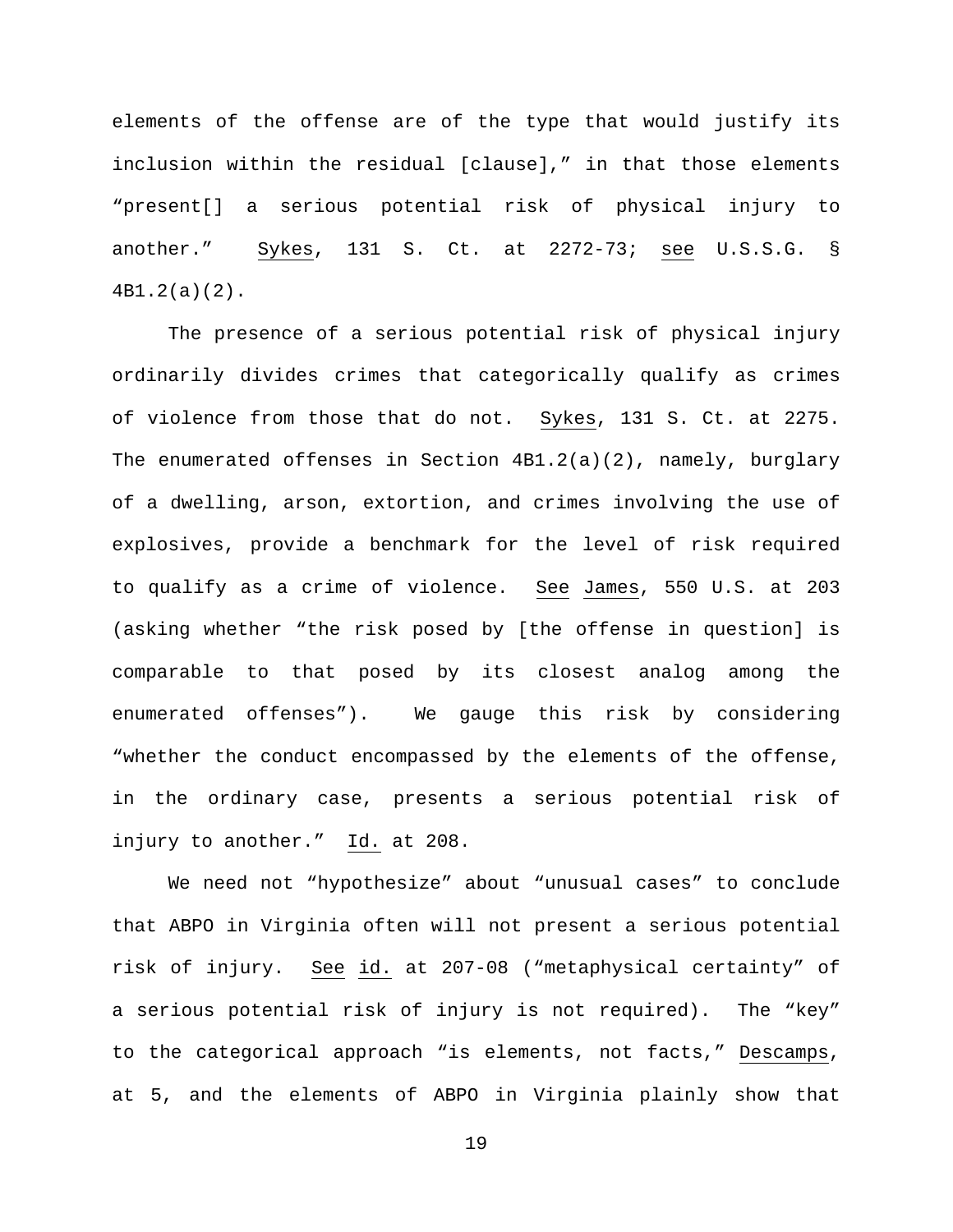this statutory offense, which is predicated on the commission of common law assault and battery, proscribes a very broad range of conduct. In fact, it is a mainstay of Virginia jurisprudence that the common law crime of assault and battery may be accomplished by the slightest touching or without causing physical injury to another. See, e.g., White, 606 F.3d at 148; Pugsley v. Privette, 263 S.E.2d 69, 74 (Va. 1980); Crosswhite, 124 S.E. at 244; Lynch v. Commonwealth, 109 S.E. 427, 428 (Va. 1921). Thus, because this physical contact element of ABPO in Virginia may be satisfied in a relatively inconsequential manner, that statute cannot, by reason of its elements, be viewed as presenting a serious potential risk of physical injury. See United States v. Evans, 576 F.3d 766, 768 (7th Cir. 2009) (stating that "insulting or provoking physical contact," an offense that "could be no more violent than spitting," is not "comparable to burglary, arson, extortion, or a crime involving the use of explosives," "[n]or could it be said to present a serious risk of physical injury") (emphasis in original).

Our conclusion is not altered by the fact that the victim in an ABPO in Virginia is a law enforcement officer engaged in the performance of official duties. Although some of our sister circuits addressing ABPO in other jurisdictions have reached a contrary conclusion, see, e.g., United States v. Dancy, 640 F.3d 455, 470 (1st Cir. 2011), United States v. Williams, 559 F.3d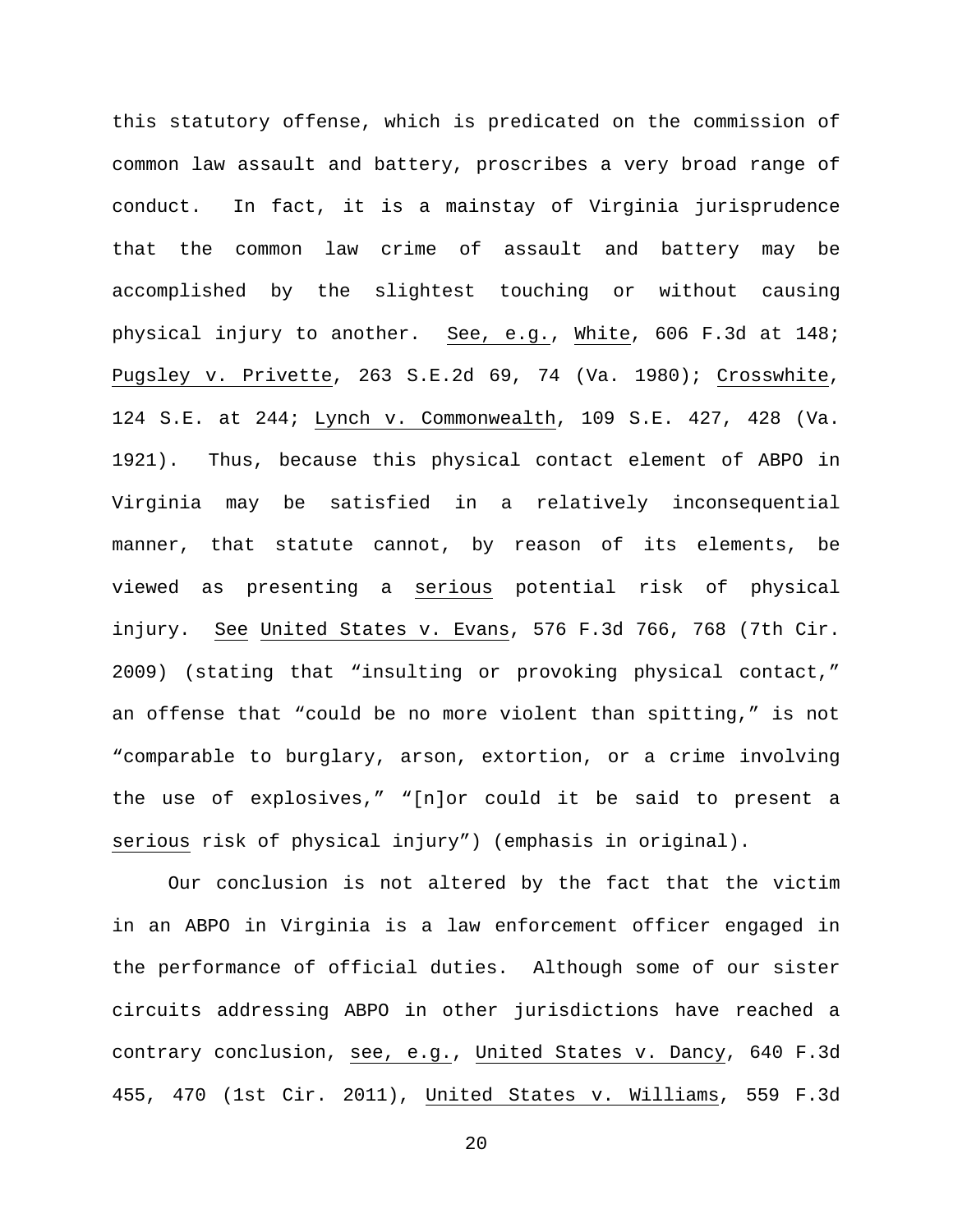1143, 1149 (10th Cir. 2009), Rozier v. United States, 701 F.3d 681, 682 (11th Cir. 2012), we decline to adopt their analysis, because we do not think that the victim's occupation as a trained law enforcement officer, of itself, elevates the risk of physical injury to a level comparable to that found in the commission of burglary of a dwelling, arson, extortion, or crimes involving explosives. Moreover, the elements of ABPO in Virginia do not restrict the scope of offending conduct in a manner that signals such an elevated serious potential risk of physical injury, as would be the case by adding the element of use of a dangerous instrumentality or by requiring more than minimal physical contact. See United States v. Hampton, 675 F.3d 720, 731 (7th Cir. 2012) (explaining that "vehicular flight is inherently more risky than making insulting or provoking contact with an officer," because such flight involves the "use of a dangerous instrumentality"); Evans, 576 F.3d at 768 (requiring intended or actual application of more than a de minimis level of physical contact).

We would do a great disservice to law enforcement officers by accepting the government's contention that a police officer who is a victim of ABPO in Virginia is like a powder keg, capable of exploding into violence. Unlike an actual "powder keg," which, once ignited, has no governor to regulate its destructive force, see Sykes, 131 S. Ct. at 2273 (citing the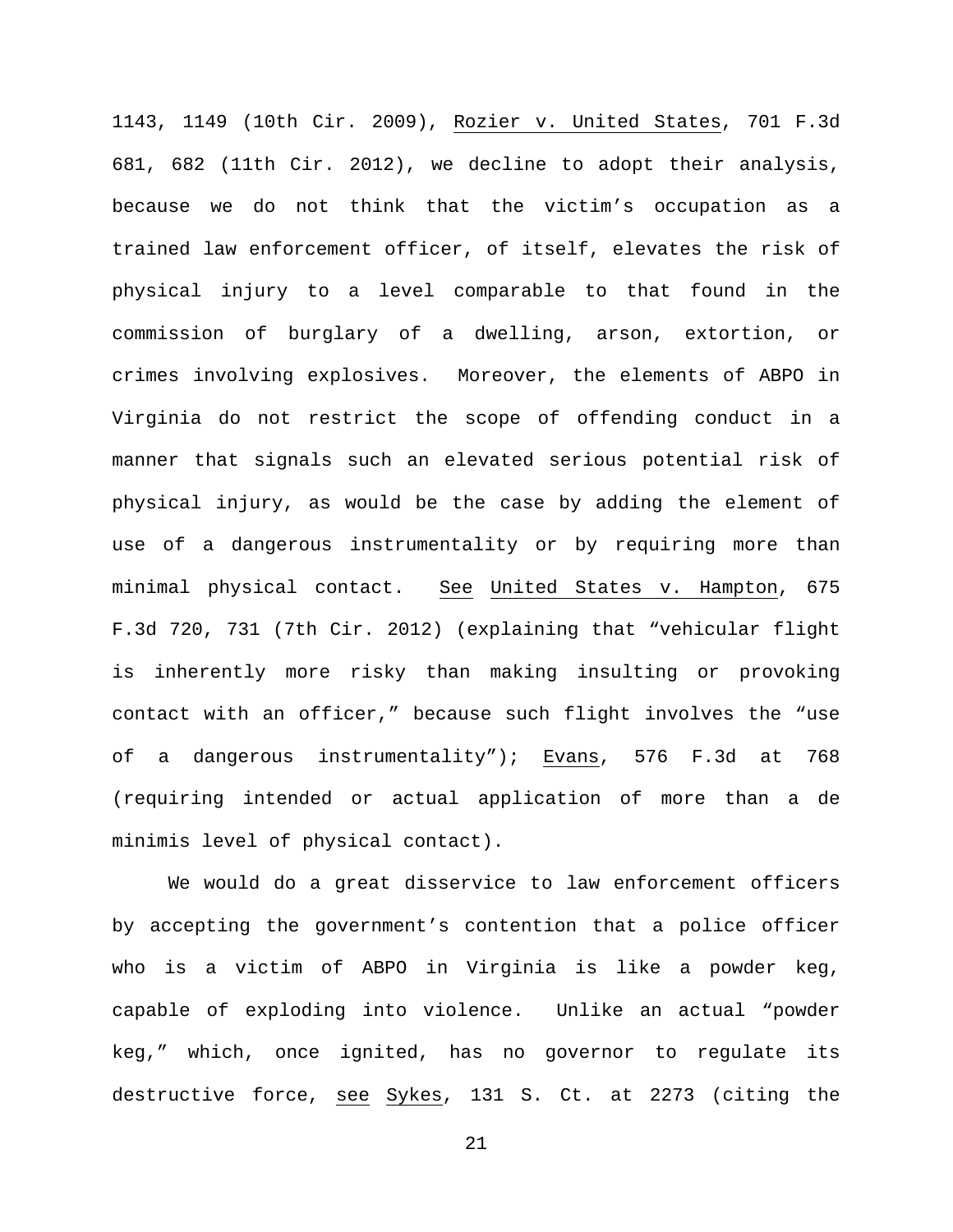degree of risk inherent in arson), law enforcement officers can rely on their training and experience to determine the best method of responding to any perceived threat.

Undoubtedly, ABPO in Virginia can be committed in a manner creating a risk of escalating violence. And, even in less serious situations, law enforcement officers may be required to escalate their response to offending conduct to effect a seizure of the perpetrator. Nevertheless, because the elements of the crime of ABPO in Virginia can be satisfied in widely diverging contexts, including the use of a poking finger or the incidence of other minimal physical contact, we conclude that ABPO in Virginia does not constitute an offense "that ordinarily induces an escalated response from the officer that puts the officer and others at a similar serious risk of injury," within the meaning of Section 4B1.2(a)(2). See Hampton, 675 F.3d at 731.

Based on these considerations, we conclude that the crime of ABPO in Virginia does not present the serious potential risk of physical injury as that presented, for example, in a confrontation between an occupant of a dwelling and a burglar "attempting a break-in," James, 550 U.S. at 203-04, or "[w]hen a perpetrator defies a law enforcement command by fleeing in a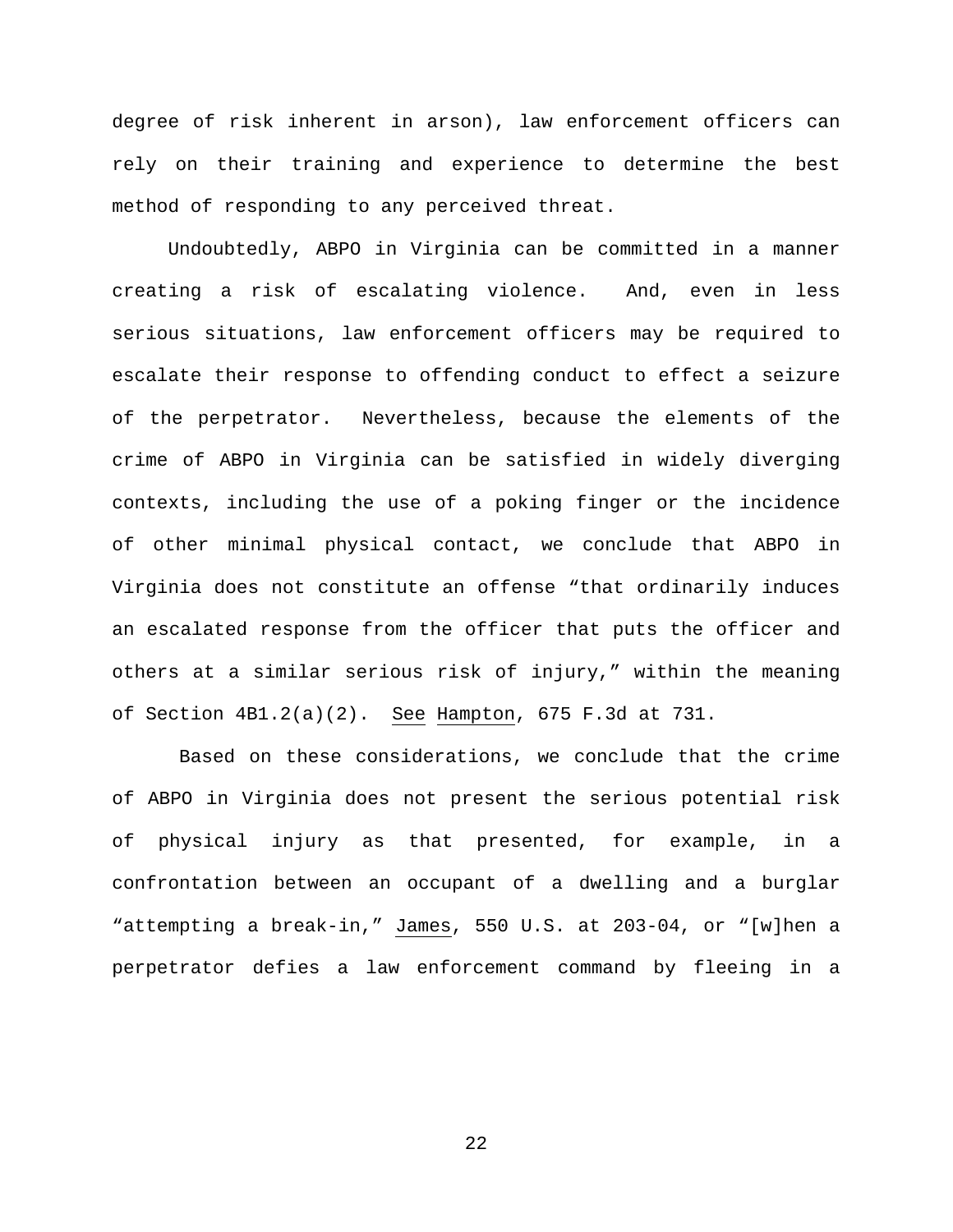car," thereby using a dangerous instrumentality, $12$  see Sykes, 131 S. Ct. at 2273. Accordingly, upon our review of the elements of the offense of ABPO in Virginia, we hold that the district court erred in determining that Carthorne's conviction for ABPO in Virginia categorically qualified as a crime of violence under Section  $4B1.2(a)$  of the Guidelines.<sup>[13](#page-22-1)</sup>

<span id="page-22-1"></span> $\overline{a}$ <sup>13</sup> Our conclusion is not altered by the decision of this Court in United States v. Aparicio-Soria, \_\_\_ F.3d \_\_\_, 2013 WL 3359069 (4th Cir. July 5, 2013). There, the Court held that the Maryland offense of resisting arrest, under Md. Code, Crim. Law § 9-408(b)(1), was categorically a crime of violence under U.S.S.G. § 2L1.2(b)(1)(A)(ii). This conclusion was based on the Court's holding that the Maryland offense "has as an element the use, attempted use, or threatened use of physical force against the person of another." See id. at \*4.

Here, in contrast, this Court's earlier decision in White has resolved the issue whether assault and battery in Virginia has as an element the attempted, threatened, or actual use of physical force. As stated above, this Court held in White that common law assault and battery in Virginia does not contain such an element. 606 F.3d at 148, 153. This decision in White (Continued)

<span id="page-22-0"></span> $12$  The Supreme Court has also held that, for an offense to fall within the residual clause, it must be "roughly similar, in kind as well as in degree of risk posed," to arson, burglary, extortion, and crimes involving explosives. See Begay v. United States, 553 U.S. 137, 143 (2008). In Begay, the Court explained that the listed crimes "all typically involve purposeful, violent, and aggressive conduct." Id. at 144-45 (citation and internal quotation marks omitted). Because only de minimis physical contact is required to commit ABPO in Virginia, we also conclude that the offense is not categorically a crime of violence under this standard because the elements of the offense do not substantiate the proscribed conduct as "violent," even if it could be considered "purposeful" and "aggressive." See United States v. Thornton, 554 F.3d 443, 448 (4th Cir. 2009) (explaining that an offense must fall within all three types of conduct to be similar in kind to the enumerated offenses).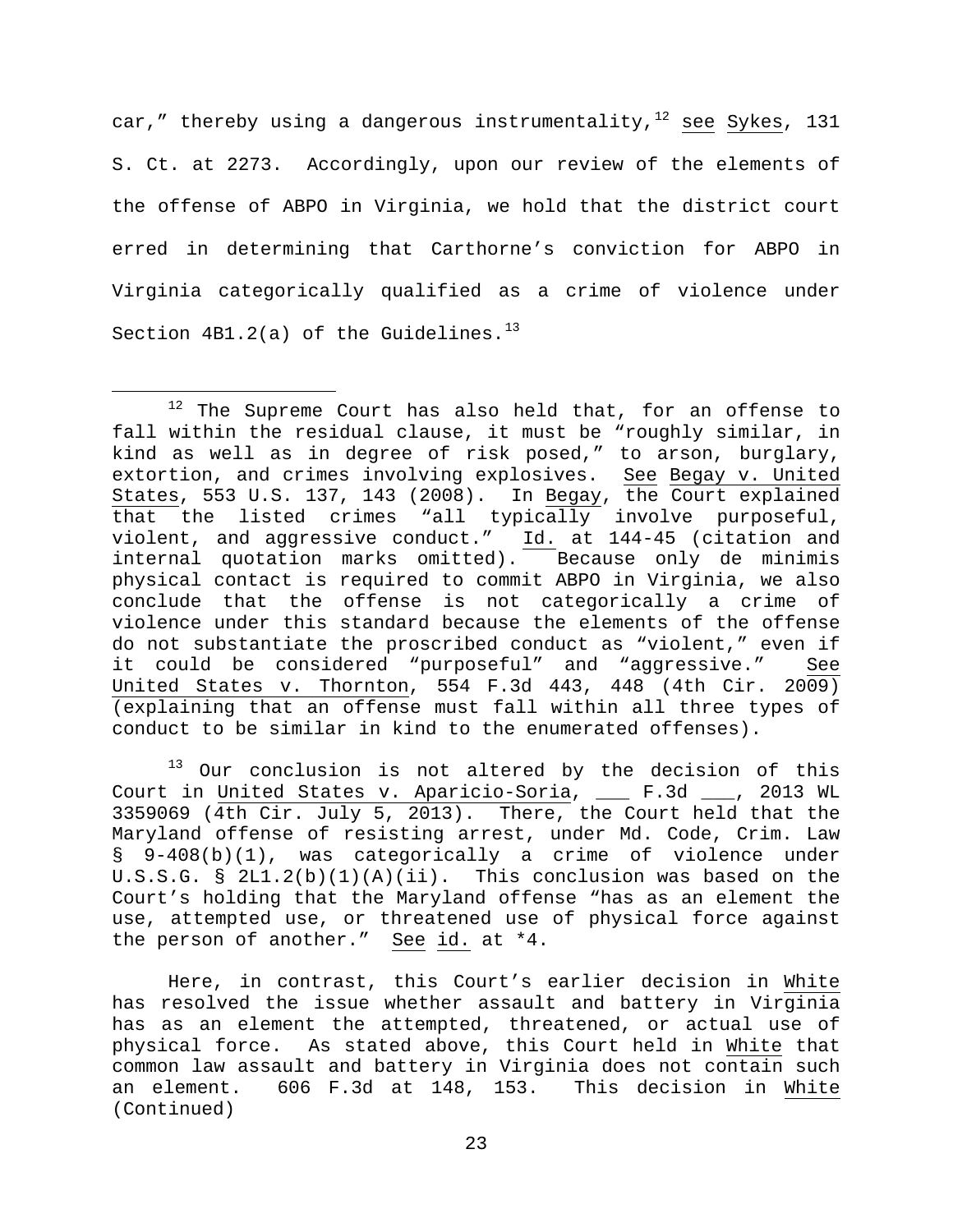Based on the above holding, we turn to the second step of our plain error analysis to consider whether the district court's error was "plain." We conclude that the district court's error was not so clear or obvious as to meet that high bar.

Under our review for plain error, our "authority to remedy [an] error . . . is strictly circumscribed." Puckett, 556 U.S. at 134. The term "plain" error is synonymous with "clear" or "obvious" error. Olano, 507 U.S. at 734. An error is plain "if the settled law of the Supreme Court or this circuit establishes that an error has occurred." United States v. Maxwell, 285 F.3d

Ĩ.

controls our present holding that ABPO in Virginia does not contain such an element and that, therefore, this offense does not categorically qualify as a crime of violence under Section 4B1.2(a)(1) of the Guidelines. See id.

Additionally, we observe that the decision in Aparicio-Soria is inapposite because the crime of resisting arrest in Maryland requires that a person intentionally resist a lawful attempt to arrest him or her, by "refus[ing] to submit" and by "resist[ing] by force or threat of force." Rich v. State, 44 A.3d 1063, 1071, 1077 (Md. Ct. Spec. App. 2012). Such acts are not encompassed by the elements of ABPO in Virginia, which do not require threatening or forceful resistance to an assertion of police authority. Finally, we note that, based on the holding in Aparicio-Soria, the Court was not required in that case to address the issue whether the Maryland offense qualified as a "crime of violence" on the basis of presenting "a serious potential risk of physical injury." By comparison, our decision here addresses that issue, as well as the "physical force" prong of Section 4B1.2(a)(1).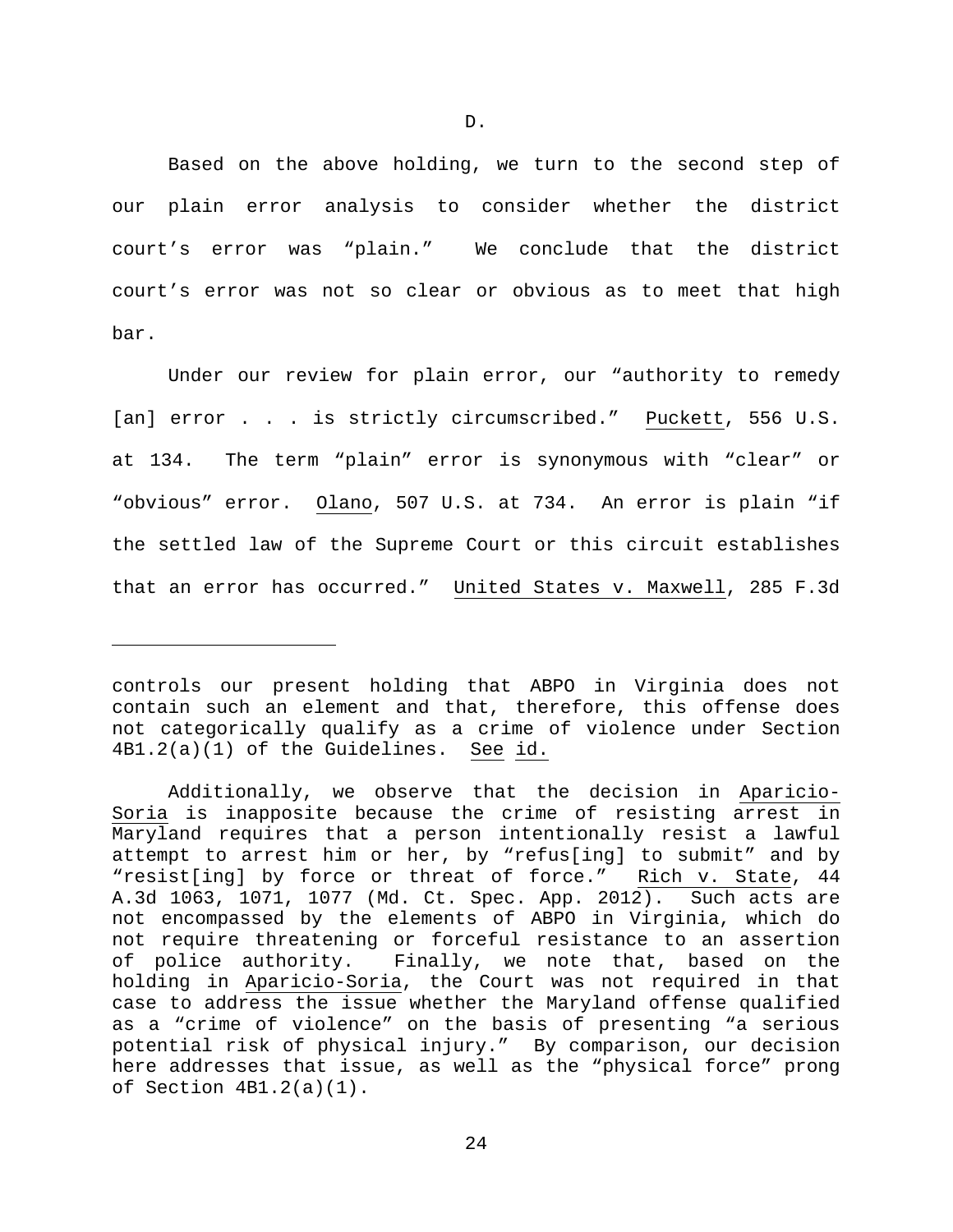336, 342 (4th Cir. 2002) (citation omitted). Additionally, the Supreme Court has explained that irrespective "whether a legal question was settled or unsettled at the time of [the district court's decision], it is enough that an error be 'plain' at the time of appellate consideration" to constitute plain error. Henderson, 133 S. Ct. at 1130-31 (citation and internal grammatical marks omitted).

Prior to the present case, this Circuit had not addressed the issue whether ABPO in Virginia was a crime of violence under the Guidelines' residual clause. While our decision in White provided authoritative guidance about the elements of common law assault and battery in Virginia, requiring the conclusion that ABPO in Virginia does not have "as an element the use, attempted use, or threatened use of physical force against the person of another," White, 606 F.3d at 153, that decision was not binding precedent on the issue whether ABPO in Virginia is a crime of violence under the residual clause as presenting "a serious potential risk of physical injury to another." See U.S.S.G. § 4B1.2(a)(2).

We further observe that our sister circuits are not in accord on the issue whether the offense of assault and battery on a police officer in other jurisdictions qualifies as a crime of violence (or violent felony) under the residual clause. Compare Rozier, 701 F.3d at 682; Dancy, 640 F.3d at 470; and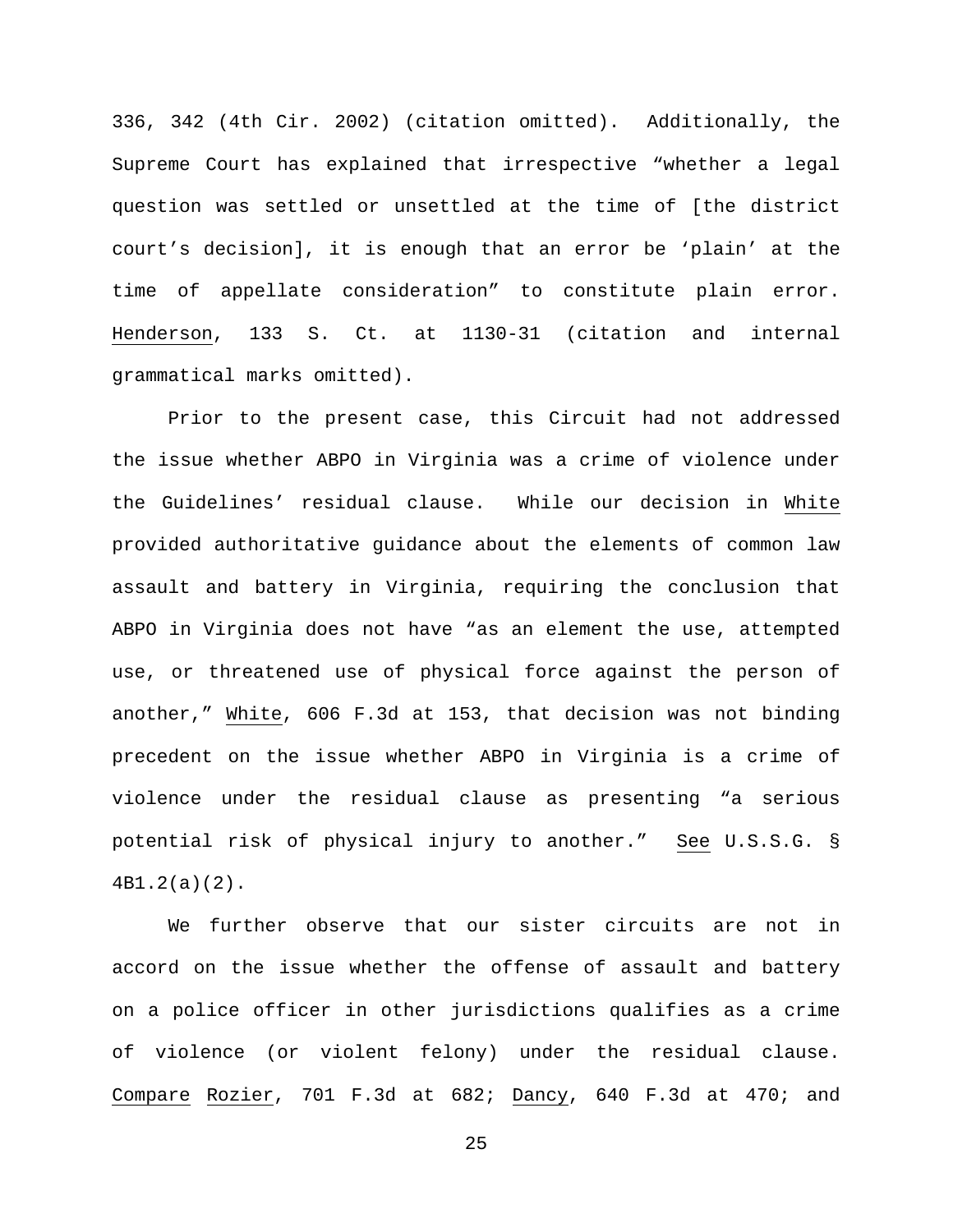Williams, 559 F.3d at 1149, with Hampton, 675 F.3d at 731 (Illinois crime of "making insulting or provoking physical contact with a peace officer" is not categorically a violent felony). Nor can we say that the Supreme Court's decision in Johnson constituted an intervening change in law plainly superseding the circuit split, in view of the fact that the circuits have reached differing conclusions even after Johnson. See, e.g., Rozier, 701 F.3d at 682, 685; Dancy, 640 F.3d at 464- 67 & n.7; Hampton, 675 F.3d at 731. And, finally, while the Court's decision in Descamps has been material to our decision to apply the categorical approach, Descamps did not address ABPO or a related offense.

In sum, neither the Supreme Court nor this Circuit has yet addressed the particular question before us involving the residual clause of Section 4B1.2(a)(2), and the other circuits that have considered the question remain split on the issue. When "we have yet to speak directly on a legal issue and other circuits are split, a district court does not commit plain error by following the reasoning of another circuit." United States v. Strieper, 666 F.3d 288, 295 (4th Cir. 2012). We therefore conclude that the district court's error was not plain under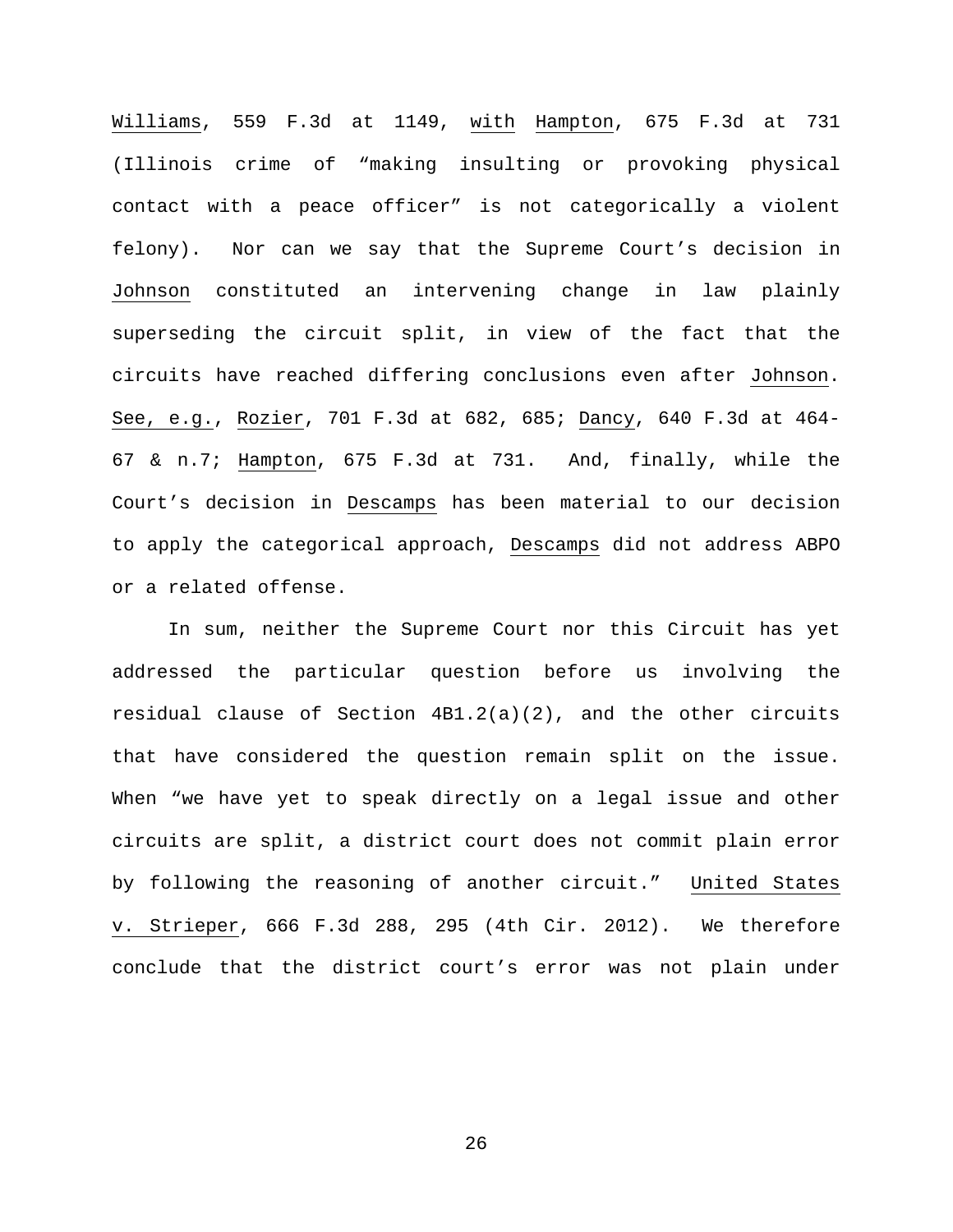these circumstances.<sup>[14](#page-26-0)</sup> See, e.g., United States v. Wynn, 684 F.3d 473, 480 (4th Cir. 2012) (holding that any error was not plain when "[o]ur [C]ourt has never addressed the [] argument, and the other circuits are split on the issue"); United States v. Abu Ali, 528 F.3d 210, 234 n.8 (4th Cir. 2008) (holding, in the absence of controlling precedent, that the defendant "cannot begin to demonstrate plain error given that a number of our sister circuits" have disagreed with the defendant's position).

# III.

For these reasons, we conclude that the district court did not commit plain error in holding that the Virginia ABPO conviction categorically qualified as a crime of violence under the residual clause of Section 4B1.2(a)(2). Accordingly, we affirm the district court's judgment.

#### AFFIRMED

<span id="page-26-0"></span> $14$  It is possible for a district court to commit plain error in the absence of controlling authority. See United States v. Neal, 101 F.3d 993, 998 (4th Cir. 1996) (explaining that, "[i]n the absence of [settled law of the Supreme Court or this Circuit], decisions by other circuit courts of appeals are pertinent to the question of whether an error is plain"). Plain error may arise on occasion when our sister circuits "have uniformly taken a position on an issue that has never been squarely presented to this Court," however, such cases are "exceedingly rare." United States v. Whab, 355 F.3d 155, 158 (2d Cir. 2004).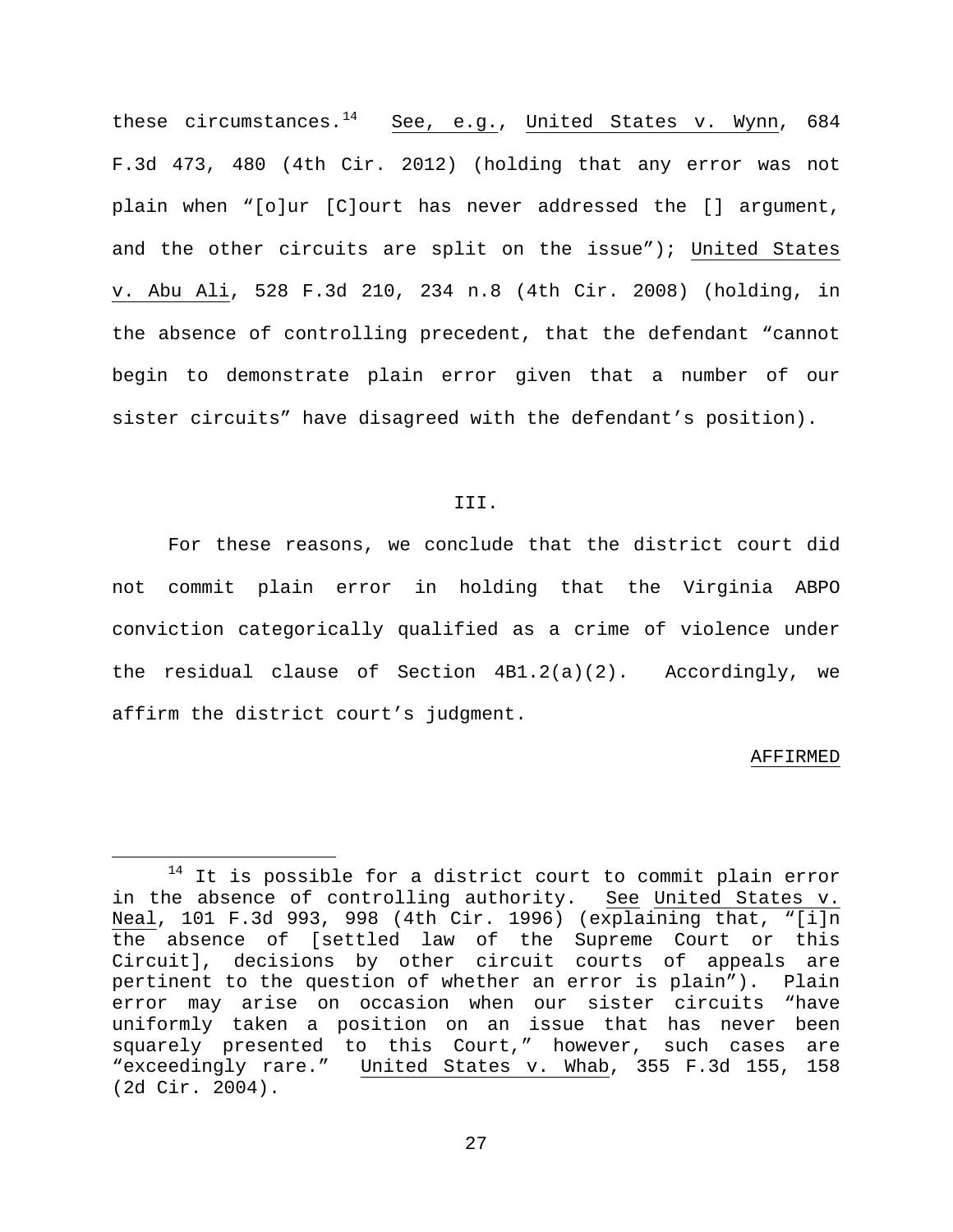DAVIS, Circuit Judge, concurring in part and dissenting in part:

My good friend Judge Keenan has written a very fine opinion. I assume her effort does not run afoul of the prohibition on advisory opinions by federal courts. See Preiser v. Newkirk, 422 U.S. 395, 401 (1975) (stating "a federal court has neither the power to render advisory opinions nor to decide questions that cannot affect the rights of litigants in the case before them") (internal quotation marks omitted).<sup>[1](#page-27-0)</sup> Accordingly, I

Often, we have simply announced, ambiguously, that there was no "plain error" and left it at that, i.e., without separately deciding whether there was error but that the error was not "clear enough" to be plain. See, e.g., United States v. Strieper, 666 F.3d 288, 295 (4th Cir. 2012) ("Because the district court followed the reasoning of the Eighth Circuit regarding an issue on which we have not ruled directly, it did not commit plain error . . . . ").

On many other occasions, we have assumed there was error but have relied on Olano step three or step four (see maj. op., ante, at 10) to deny relief. United States v. Jackson, 327 F.3d 273, 304 (4th Cir. 2003) (opinion of the court by Motz and King, JJ., on the relevant issue) ("We, along with several of our sister circuits, have frequently disposed of a plain error issue by analyzing either the third or fourth prong of Olano after assuming, without deciding, that there was an error and that it was plain.") (collecting cases).

(Continued)

<span id="page-27-0"></span> $1$  We have not ordinarily followed the practice the majority follows here. That is, when we conduct plain error review, we do not purport to announce a "holding" that the district court indeed committed an error but then, at step two of the plain error analysis, decline to find the error plain. Our normal approach is consistent with the principle that we lack "power to . . . decide questions that cannot affect the rights of litigants in the case before [us]." Preiser, 422 U.S. at 401. Rather, we have taken one or more different paths.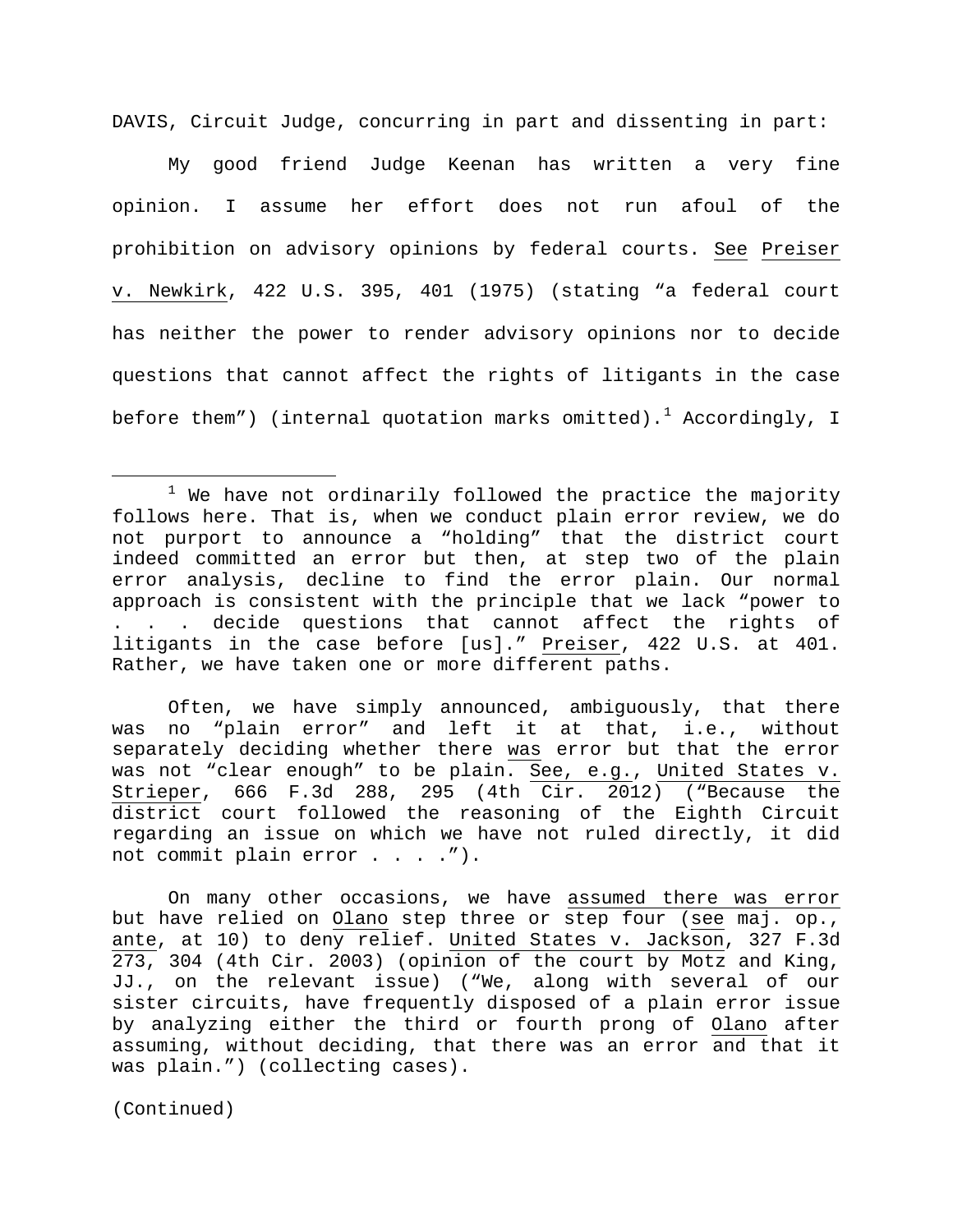On at least one or two other occasions, we have reasoned that there was no error that was "plain", United States v. Wynn, 684 F.3d 473, 480 (4th Cir. 2012) ("It is therefore apparent that the issue has not been resolved plainly."), only to go on to say there was in fact no error at all, id. ("Moreover, on the facts of this case we do not even find error."), or that Olano step three or four was not satisfied, United States v. Johnson, --- F. App'x ---, No. 12-4155, 2013 WL 3069776, at \*8 (4th Cir. June 20, 2013) (holding that sentencing error was not plain but further holding that defendant failed to satisfy step three of Olano, stating: "Unfortunately for Johnson, even assuming arguendo that the district court's failure to conclude that USSG § 5G1.3(b) applies to advise the district court that sixteen months of Johnson's 151–month sentence on Count 1 should run concurrent with his Undischarged State Sentence constitutes error that is plain, thus satisfying the first two prongs of Olano's plain error test, Johnson cannot satisfy the third prong.").

Ĩ.

A strikingly odd exception to our practice is the pre-Booker case of United States v. Rouse, 362 F.3d 256 (4th Cir. 2004), cert. denied, 543 U.S. 867 (2004). In Rouse, plain error review applied to a district court's failure to impose a concurrent federal sentence; the court imposed instead a departure sentence of ten years to be served consecutively to an active six-year state sentence defendant was then serving. Remarkably, the government conceded that the district court had committed plain error. See Br. of the United States at 8, 2003 WL 25315119 (May 22, 2003) ("[T]he United States concedes that if the defendant's [federal] sentence was erroneously imposed [as a consecutive sentence] and that he was [therefore] erroneously sentenced to serve a longer sentence than the law allows, then the district court committed plain error."). The government contended, however, that in light of the significant<br>"substantial assistance" departure the district court had assistance" departure the district court had awarded the defendant, the case should be remanded to allow the district court to reduce the magnitude of the departure in order to achieve the effective sixteen year sentence it intended. Without even mentioning the government's concession or its alternative argument, the Rouse panel agreed with Rouse that the district court had erred but it simply called the error "not plain." 362 F.3d at 264.

No previous or subsequent panel of this Court has employed such reasoning so far as I can discern.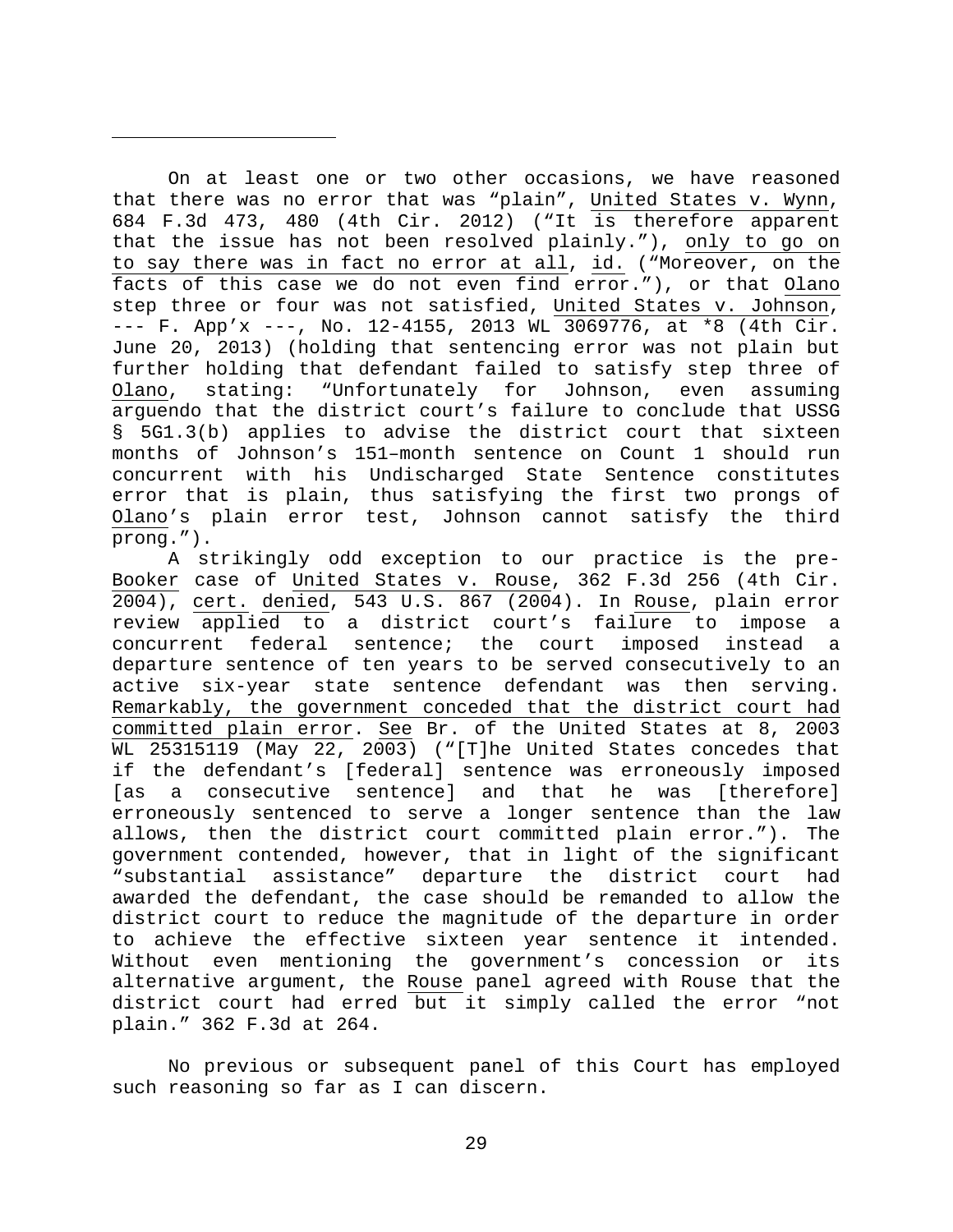am pleased to join that part of her opinion which adds to the extant circuit split on the issue of whether, under the residual clauses of federal sentencing enhancement provisions, assault and battery on a law enforcement officer is a crime of violence.

I am compelled to dissent, however, from the majority's conclusion that the sentencing error in this case is insufficiently "clear" under existing law, Henderson v. United States, 133 S. Ct. 1121 (2013), such that the error cannot plausibly be held "plain" under Rule 52(b). Ante, at 24-27.

Imagine that our panel had on its docket a second case presenting substantially identical issues as this one on substantially identical facts and procedural history. One option for us would be to hold the second case until we issue our opinion in this case so that we can find the error "plain" in the second case. Such an outcome would be required by Henderson. A second option (i.e., the approach taken by the majority in this case), given the imperative that we be "fair" to each appellant in the two cases (and, I suppose, to the two district judges), would be to issue both opinions simultaneously, thereby declining to find the error plain in either one (because the error would not be "clear" until at least one of the opinions had been filed). A third option would be to find the error "clear" and thus "plain" in both cases, regardless of which one was filed first. I believe, given our current understanding of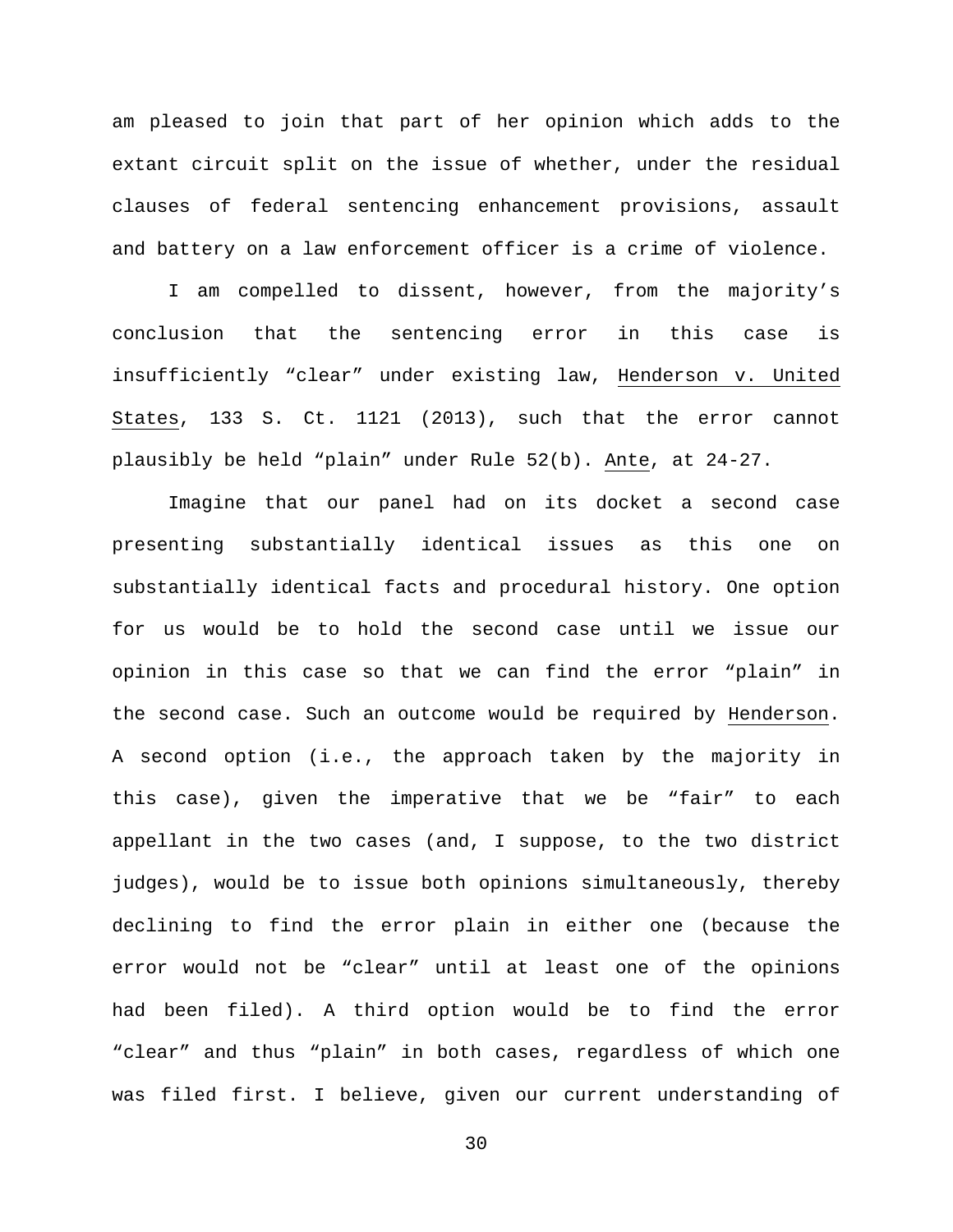the applicable law, as so well laid out by Judge Keenan, the correct option is to find the error plain in both cases.

In his strongly-worded dissent in Henderson, Justice Scalia scolded the majority for its "mistaken understanding that the only purpose of Rule 52(b) is fairness," and insisted that the majority had rendered "the plainness requirement . . . utterly pointless." 133 S. Ct. at 1132-1133. In so arguing, Justice Scalia anticipated the very circumstance we face in this case:

Consider two defendants in the same circuit who fail to object to an identical error committed by the trial court under unsettled law. By happenstance, Defendant A's appeal is considered first. The court of appeals recognizes that there was error, but denies relief because the law was unclear up to the time of the court of appeals' opinion. Defendant B's appeal is heard later, and he reaps the benefit of the opinion in Defendant A's case settling the law in his favor. What possible purpose is served by distinguishing between these two appellants?

See id. at 1132 (Scalia, J., dissenting). The six-justice majority was not persuaded by Justice Scalia's protestations.

It is clear that, not surprisingly, the dissenters in Henderson were most concerned with issues of finality and wasted judicial resources potentially arising from plenary review of forfeited trial errors, the correction of which might upset convictions and make retrials necessary but problematic:

Until today, however, the objective of correcting trial-court error has been qualified by the objective of inducing counsel to bring forward claims of error when they can be remedied without overturning a verdict and setting the convicted criminal defendant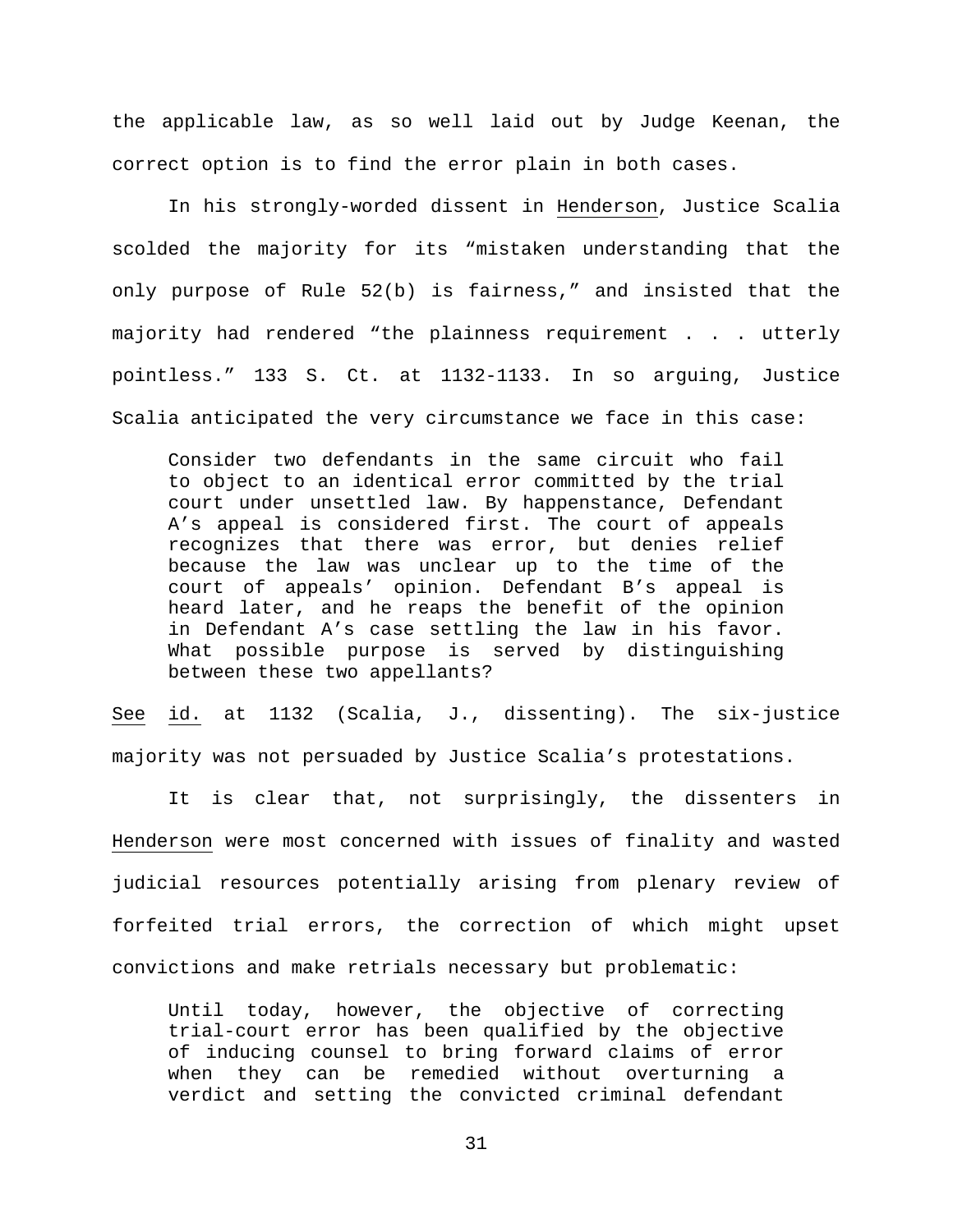free. To overlook counsel's failure to object, spend judicial resources to conduct plain-error review, and set aside a criminal conviction where retrial may be<br>difficult if not impossible, is exactly the not impossible, is exactly the "'extravagant protection'" that this Court has up until now disavowed.

Id. at 1134 (emphasis removed).

In any event, I think the answer to Justice Scalia's hypothetical, at least regarding errors that result in lengthy illegal sentences, is clear. As only he could, Justice Scalia pooh-poohed the majority's "disbelie[f] that a lawyer would deliberately forgo objection":

The Court sees no harm in its evisceration of the contemporaneous-objection rule, disbelieving that a lawyer would 'deliberately forgo objection now because he perceives some slightly expanded chance to argue for "plain error" later,' ante, at 1128 – 1129. It is hard to say whether this conclusion springs from a touching faith in the good sportsmanship of criminal defense counsel or an unkind disparagement of their intelligence. Where a criminal case always has been, or has at trial been shown to be, a sure loser with the jury, it makes entire sense to stand silent while the court makes a mistake that may be the basis for undoing the conviction. The happy-happy thought that counsel will not 'deliberately forgo objection' is not a delusion that this Court has hitherto indulged, worrying as it has (in an opinion joined by the author of today's opinion) about '"counsel's "'sandbagging the court"' by 'remaining silent about his objection and belatedly raising the error only if the case does not conclude in his favor.'

Id. (citation and emphasis omitted). But the good justice must be forgiven; he's never conducted a sentencing hearing. There is no sandbagging at sentencing, only errors, sometimes by counsel, sometimes by the court, and sometimes, as in this case, by both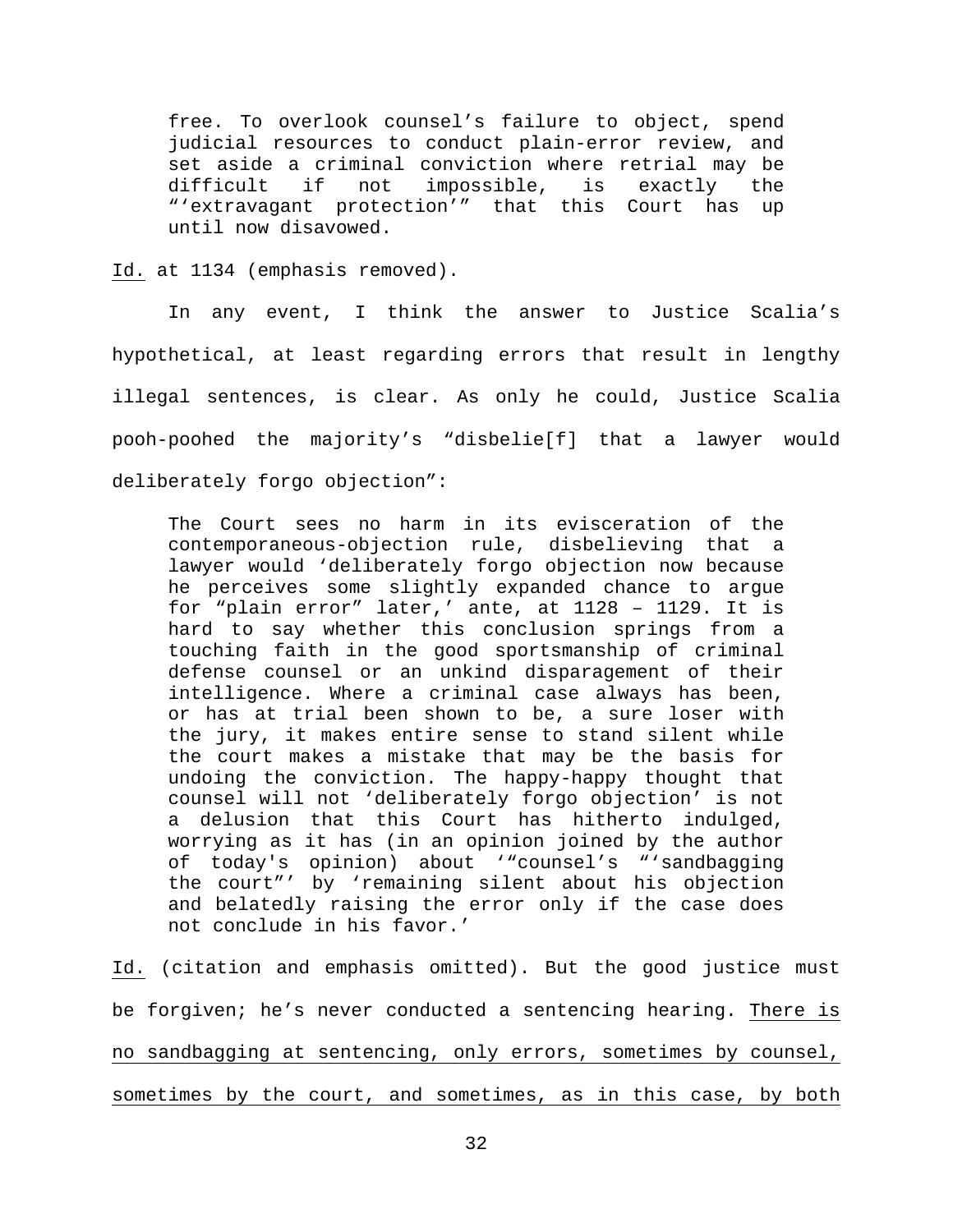the court and counsel. See United States v. Escalante-Reyes, 689

F.3d 415 (5th Cir. 2012) (en banc):

[T]he purpose of plain error review in the first place is so that justice may be done. The contemporaneous objection rule is, in part, intended to prevent lawyers from deliberately withholding an objection in an effort to gain another 'bite at the apple' on appeal in the event that they are unsatisfied with the court's ruling. But the plain error rule recognizes that not all failures to object are strategic. Indeed, some (maybe most) of the time, the failure to object is the product of inadvertence, ignorance, or lack of time to reflect.

Id. at 422 (citations, quotation marks, and footnote omitted).

Appellate courts should not hesitate to remediate failures to object at sentencing when those failures result in the imposition of unlawful sentences and the unlawfulness is sufficiently clear at the time the appeal is decided, regardless of the state of the law up until that time. Henderson unequivocally so holds. See 133 S. Ct. at 1130-31 ("[W]e conclude that whether a legal question was settled or unsettled at the time of trial, it is enough that an error be 'plain' at the time of appellate consideration for [t]he second part of the [four-part] Olano test [to be] satisfied.") (alterations in original) (quotation marks omitted). We should do so here.

Specifically, I have no hesitation in concluding that the error here is "plain" in light of the wisdom revealed by the combination of United States v. Hampton, 675 F.3d 720 (7th Cir. 2012) (holding Illinois offense of assault and battery on a law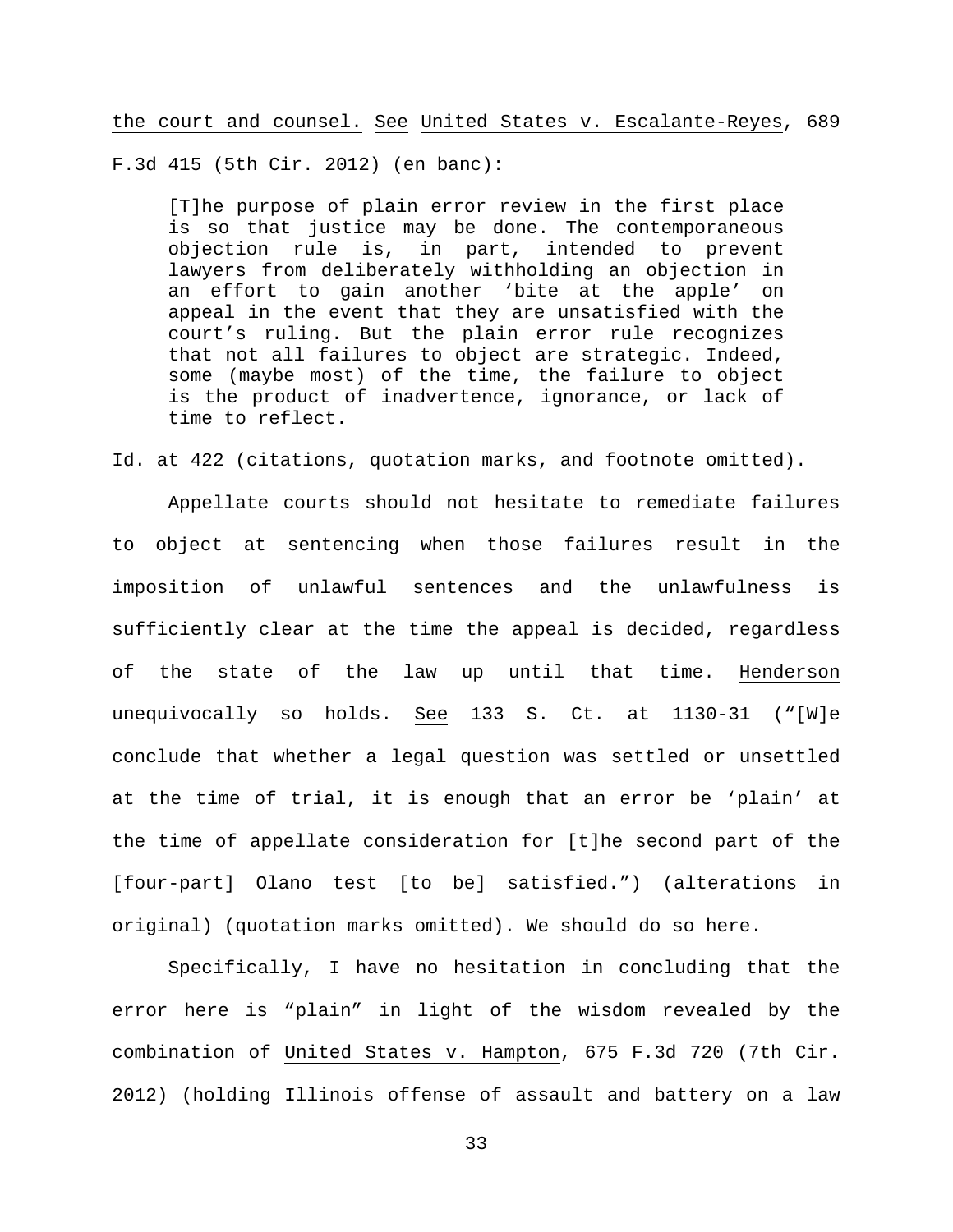enforcement officer is not categorically a predicate crime of violence under residual clause), and Rozier v. United States, 701 F.3d 681, 687 (11th Cir. 2012) (Hill, J., dissenting) (same, as to Florida offense of assault and battery on a law enforcement officer), cert. denied, 133 S. Ct. 1740 ([2](#page-33-0)013).<sup>2</sup> Manifestly, as the majority opinion makes perfectly clear, Hampton is the most insightful and well-reasoned of the out-ofcircuit cases treating the issue of the impact of a law enforcement victim on the analysis of common law-type assault and battery offenses under a "residual clause" determination.<sup>[3](#page-33-1)</sup>

<span id="page-33-0"></span> $2$  To its credit, the government has not remotely suggested that Olano steps three and four are unsatisfied in this case. There is no doubt that they are satisfied.

<span id="page-33-1"></span><sup>&</sup>lt;sup>3</sup> Our own circuit precedent consists entirely of unpublished opinions. See United States v. Baker, 326 F. App'x 213 (4th. Cir. April  $\overline{21}$ ,  $\overline{2009}$  (unpublished); United States v. Lowe, No. 94-5792, 1995 WL 440410 (4th Cir. July 26, 1995) (unpublished); United States v. Alston, No. 94-5498, 1995 WL 331095 (4th Cir. June 2, 1995) (unpublished). This is telling; none of our colleagues felt the issue was of sufficient import to deserve a precedential determination. As Henderson makes clear, of course, an error arising out of "unsettled law" can be plain in the light of intervening authority. I do not find anything in Henderson to suggest that new authority that "settles" "unsettled" circuit law must come from the Supreme Court itself or from within the circuit. In other words, applying hindsight, as we must under Henderson, I would conclude that we should find the error here, as of today, sufficiently clear that it rises to the level of plain.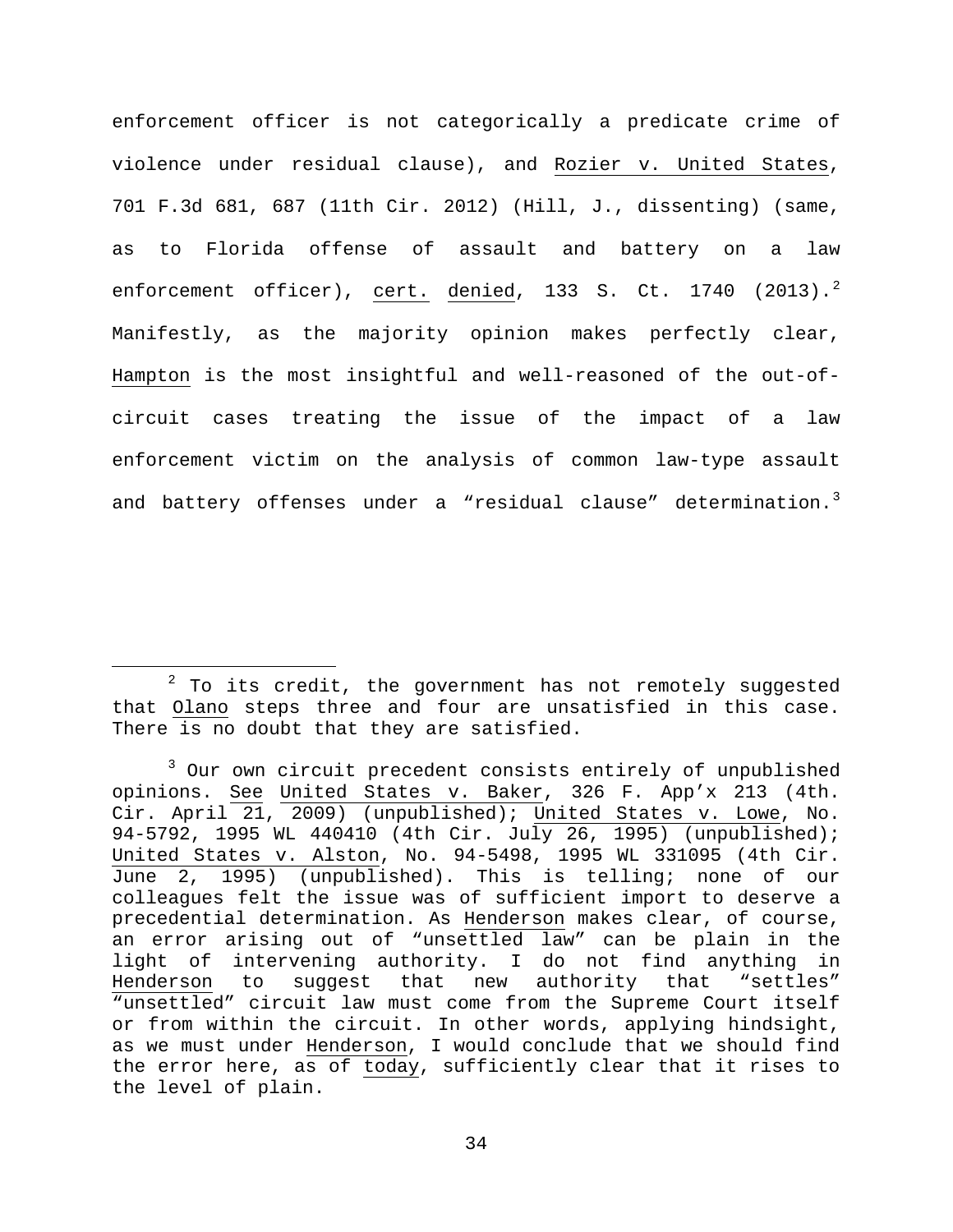Judge Keenan's forceful rejection of the government's "powder keg" metaphor is as powerful as it is wise and commonsensical. $4$ 

<span id="page-34-0"></span><sup>4</sup> It bears mention that "assault and battery on a law enforcement officer" is not the proper name or title of Virginia Code  $\S$  18.2-57(C), the statute before us. That law, a multisection statute, has been amended several times since the date of Carthorne's conviction, but it presently provides as follows:

[I]f any person commits an assault or an assault and battery against another knowing or having reason<br>to know that such other person is a judge, a to know that such other person is a judge, a magistrate, a law-enforcement officer as defined in subsection F, a correctional officer as defined in § 53.1-1, a person directly involved in the case, treatment, or supervision of inmates in the custody of the Department of Corrections or an employee of a local or regional correctional facility directly involved in the care, treatment, or supervision of inmates in the custody of the facility, a person<br>directly involved in the care, treatment, or directly involved in the care, treatment, or supervision of persons in the custody of or under the supervision of the Department of Juvenile Justice, an employee or other individual who provides control, care, or treatment of sexually violent predators<br>committed to the custody of the Department of custody of the Department of<br>and Developmental Services, a Behavioral Health and Developmental Services, a firefighter as defined in § 65.2-102, or a volunteer firefighter or any emergency medical services personnel member who is employed by or is a volunteer of an emergency medical services agency or as a member of a bona fide volunteer fire department or volunteer<br>emergency medical services agency, regardless of emergency medical services whether a resolution has been adopted by the governing body of a political subdivision recognizing such firefighters or emergency medical services personnel as employees, engaged in the performance of his public duties, such person is guilty of a Class 6 felony and, upon conviction, the sentence of such person shall include a mandatory minimum terms of confinement of six months.

Va. Code § 18.2–57(C). Notably, as well, the definition of "law enforcement officer" under the statute is exceedingly broad: (Continued)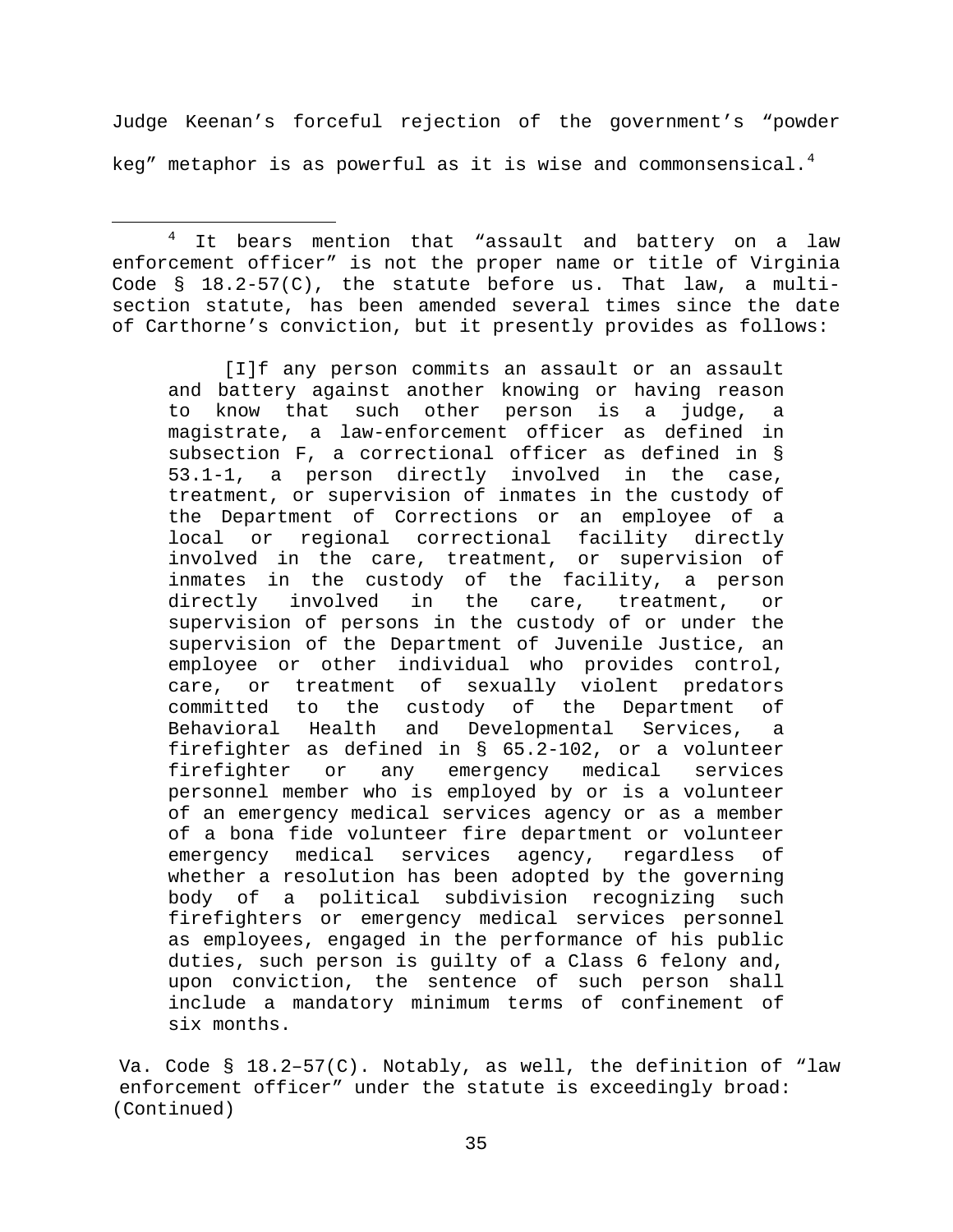Additionally, there is authoritative circuit precedent for finding the error here to be plain. In United States v. Boykin, 669 F.3d 467 (4th Cir. 2012), we found a district court's unpreserved procedural sentencing error to be sufficiently clear to merit the "plain error" label. The circumstances surrounding the district court's misapprehension of a rule of law in that case (circumstances both at the time of the error and at the time of the appeal) were even more opaque than the "crime of violence" determination presented to us in the case at bar.

ī

<sup>&</sup>quot;Law-enforcement officer" means any full-time or parttime employee of a police department or sheriff's office that is part of or administered by the Commonwealth or any political subdivision thereof who is responsible for the prevention or detection of crime and the enforcement of the penal, traffic or highway laws of the Commonwealth, any conservation<br>officer of the Department of Conservation and the Department of Conservation and Recreation commissioned pursuant to § 10.1-115, any special agent of the Department of Alcoholic Beverage Control, conservation police officers appointed pursuant to § 29.1-200, and full-time sworn members of the enforcement division of the Department of Motor Vehicles appointed pursuant to § 46.2-217, and such officer also includes jail officers in local and regional correctional facilities, all deputy sheriffs, whether assigned to law-enforcement duties, court services or local jail responsibilities, auxiliary police officers appointed or provided for pursuant to §§ 15.2-1731 and 15.2-1733, auxiliary deputy sheriffs appointed pursuant to § 15.2-1603, police officers of the Metropolitan Washington Airports Authority pursuant to § 5.1-158, and fire marshals appointed pursuant to § 27-30 when such fire marshals have police powers as set out in §§ 27-34.2 and 27-34.2:1.

Id. § 18.2–57(F).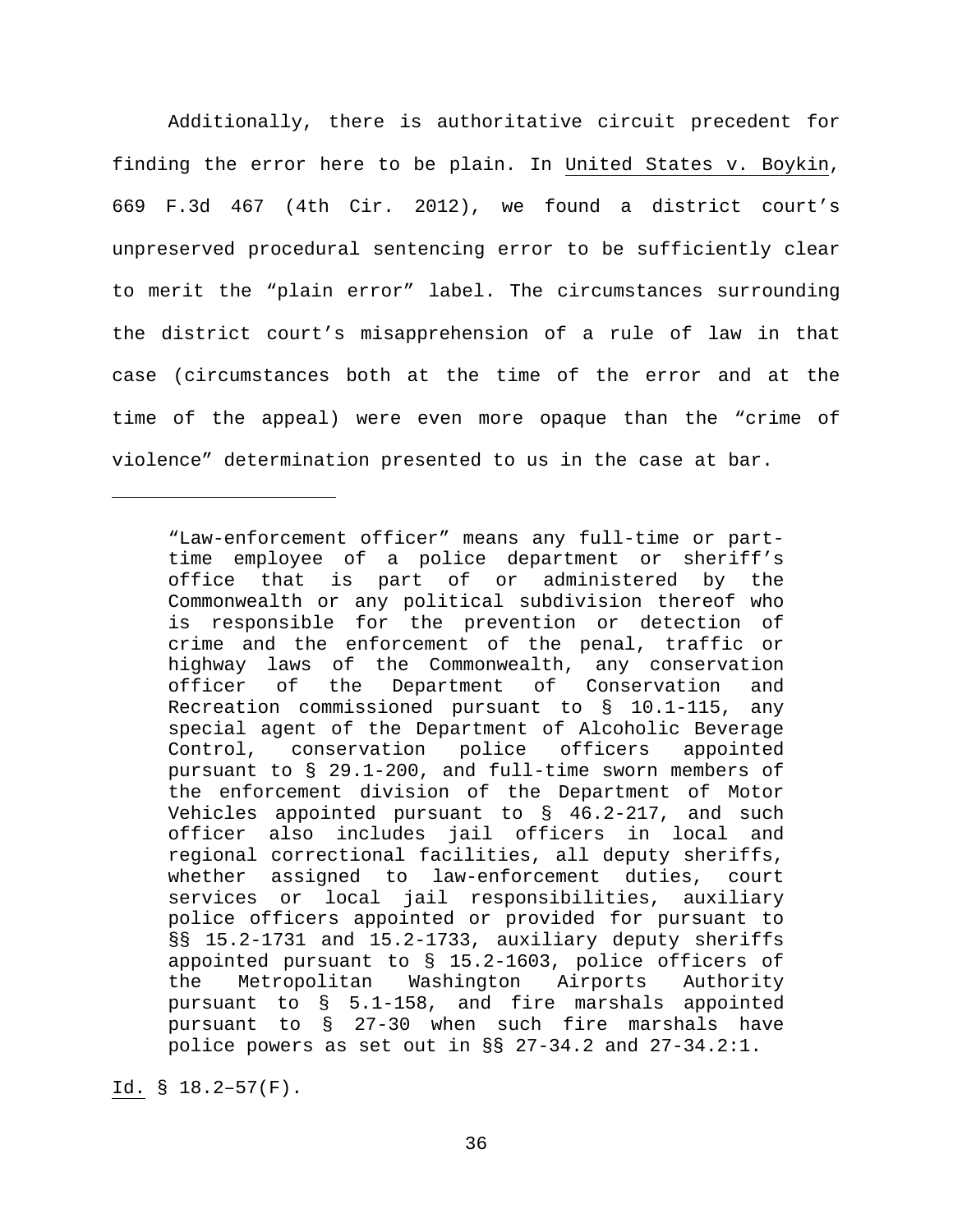In Boykin, without objection by the defense to the substantial accuracy of the underlying facts, cf. Fed. R. Crim. P. 32(i)(3)(A) (providing that, at sentencing, the district court "may accept any undisputed portion of the presentence report as a finding of fact"), the district court relied on a presentence report ("PSR") to determine that the defendant had been convicted of two (of the required three) predicate offenses on "separate occasions" as required by the Armed Career Criminal Act. Namely, he had been convicted of the murder of one victim using one firearm, and (moments later) the assault by shooting of another victim using a second firearm. See 669 F.3d at 469. Under rather obscure circuit precedent, viz. United States v. Thompson, 421 F.3d 278 (4th Cir. 2005), which was being interpreted and applied for the first time in a published opinion, and which the district court had actually mentioned at the sentencing hearing (believing it was acting in accordance with it), such reliance was justified only if the information was derived from "Shepard-approved sources." Boykin, 669 F.3d at 469 (citing, in addition to Thompson, Shepard v. United States, 544 U.S. 13 (2005)).

The panel rejected Boykin's argument that review was de novo and accepted the government's contention that plain error review applied. Boykin, 669 F.3d at 469-70. In applying plain error review, the Boykin panel began: "The question is . . .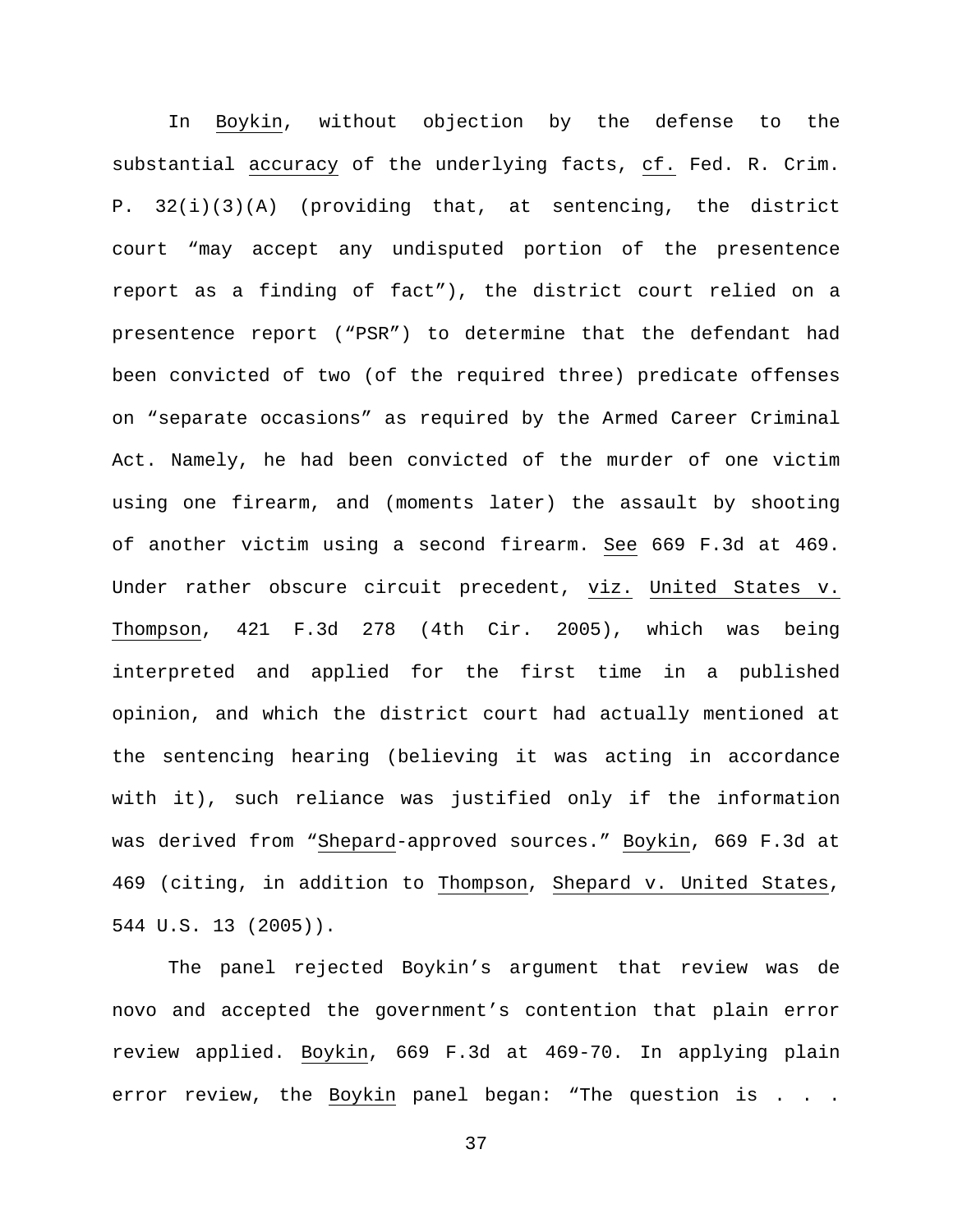whether the facts detailed in the PSR bear [ ] the earmarks of derivation from Shepard-approved sources." Id. at 471 (brackets in original) (ellipsis added) (quotation marks omitted). The panel did not ask whether the facts were accurate. The panel answered its question by stating, "First, there is no indication in the PSR itself that the information therein came from Shepard-approved sources," id., contrasting that circumstance with those in a case in which the PSR did happen to disclose the source of information. Id. (citing United States v. Vann, 660 F.3d 771, 817 (4th Cir. 2011) (en banc) (Niemeyer, J., dissenting)). Of course, had there been such an indication in the PSR, the issue would not have been presented on appeal in Boykin at all.

The Boykin panel then reasoned, "Second, the factual details of the encounter are not typically found in Shepardapproved sources." Boykin, 669 F.3d at 471. But see Thompson, 421 F.3d at 28[5](#page-37-0).<sup>5</sup>

The trial judge was entitled to rely upon the PSR because it bears the earmarks of derivation from Shepard-approved sources such as the indictments and state-court judgments from his prior convictions, and, (Continued)

<span id="page-37-0"></span><sup>&</sup>lt;sup>5</sup> Although Boykin understood Thompson to have relied on a limited collection of documents "bear[ing] the earmarks of derivation from Shepard-approved sources," 669 F.3d at 469 (quoting Thompson), Thompson's actual (and highly ambiguous) recitation of the information on which it held the district court properly relied is far more fulsome: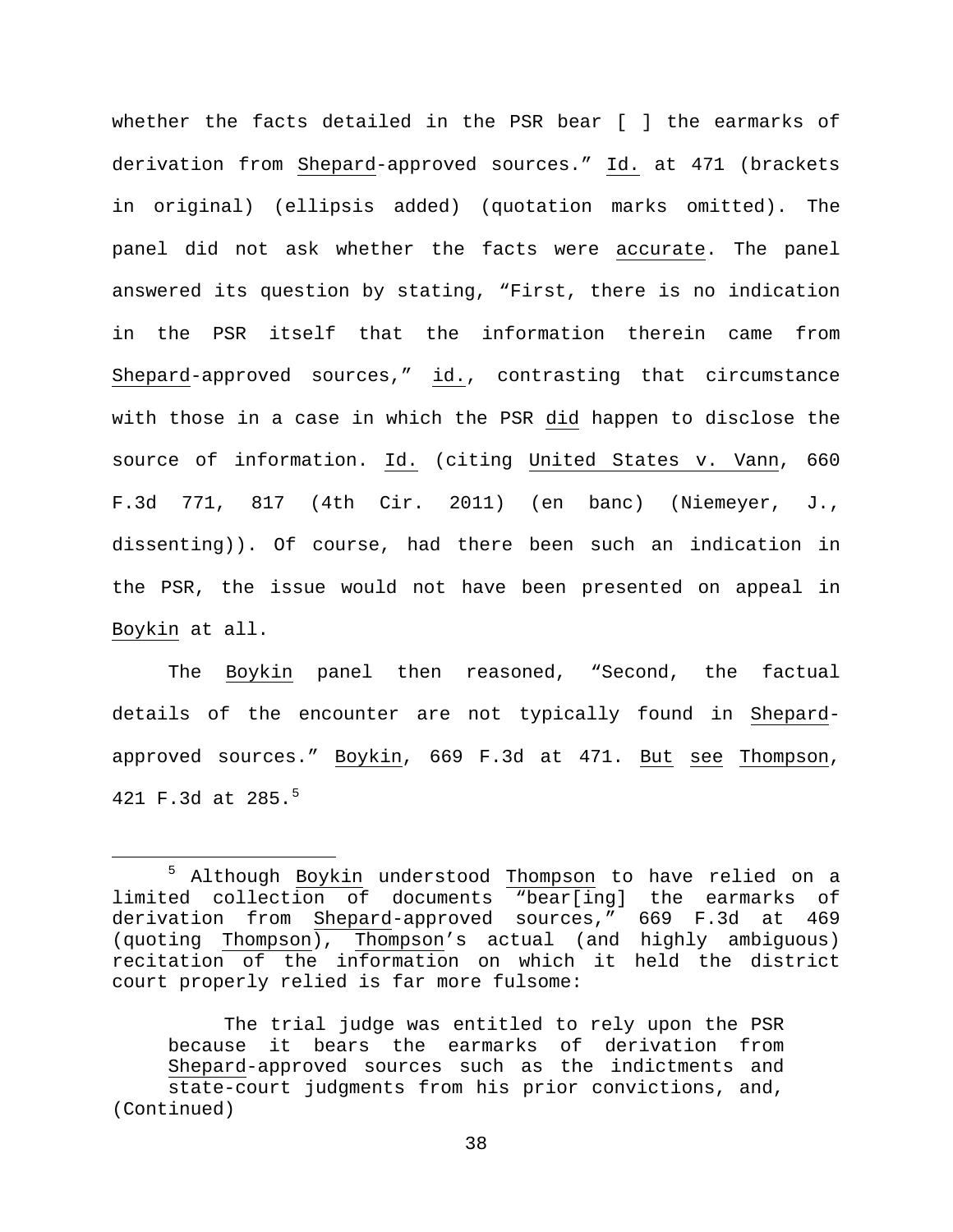Finally, the Boykin panel reasoned that the record on appeal did not contain any documents that

could have conceivably revealed the level of detail of the confrontation as recounted in the PSR and accepted by the district court. As such, we simply cannot determine which facts contained in Boykin's PSR related to his prior convictions 'bear[ ] the earmarks of Shepard-approved documents.'

\* \* \*

ī

Thus, while it was not error to use the PSR to determine that two crimes had in fact been committed by Boykin--that information is something that would exist in an indictment or other Shepard-approved source--it was error for the district court to use the PSR's factual details of the encounter to apply the ACCA enhancement to Boykin's sentence.

Boykin, 669 F.3d at 471. Of particular relevance to this case,

the Boykin panel then concluded that

moreover, Thompson never raised the slightest objection either to the propriety of its source material or to its accuracy. The PSR details three separate state court judgments, entered on different dates, in which Thompson was sentenced for<br>burglarizing a residence. These three judgments residence. These three encompass seven different counts of felony breaking and entering, taking place on six different days. And even if they had all occurred on the same day, the PSR further reveals that Thompson's court proceedings occurred in two separate jurisdictions (Davidson County and Randolph County) and that the residences he burglarized were owned by seven different people living in three different towns.

421 F.3d at 285. This listing of factual details seems to be captured by the Boykin panel's observation that "factual details . are not typically found in Shepard-approved sources." Boykin, 669 F.3d at 471.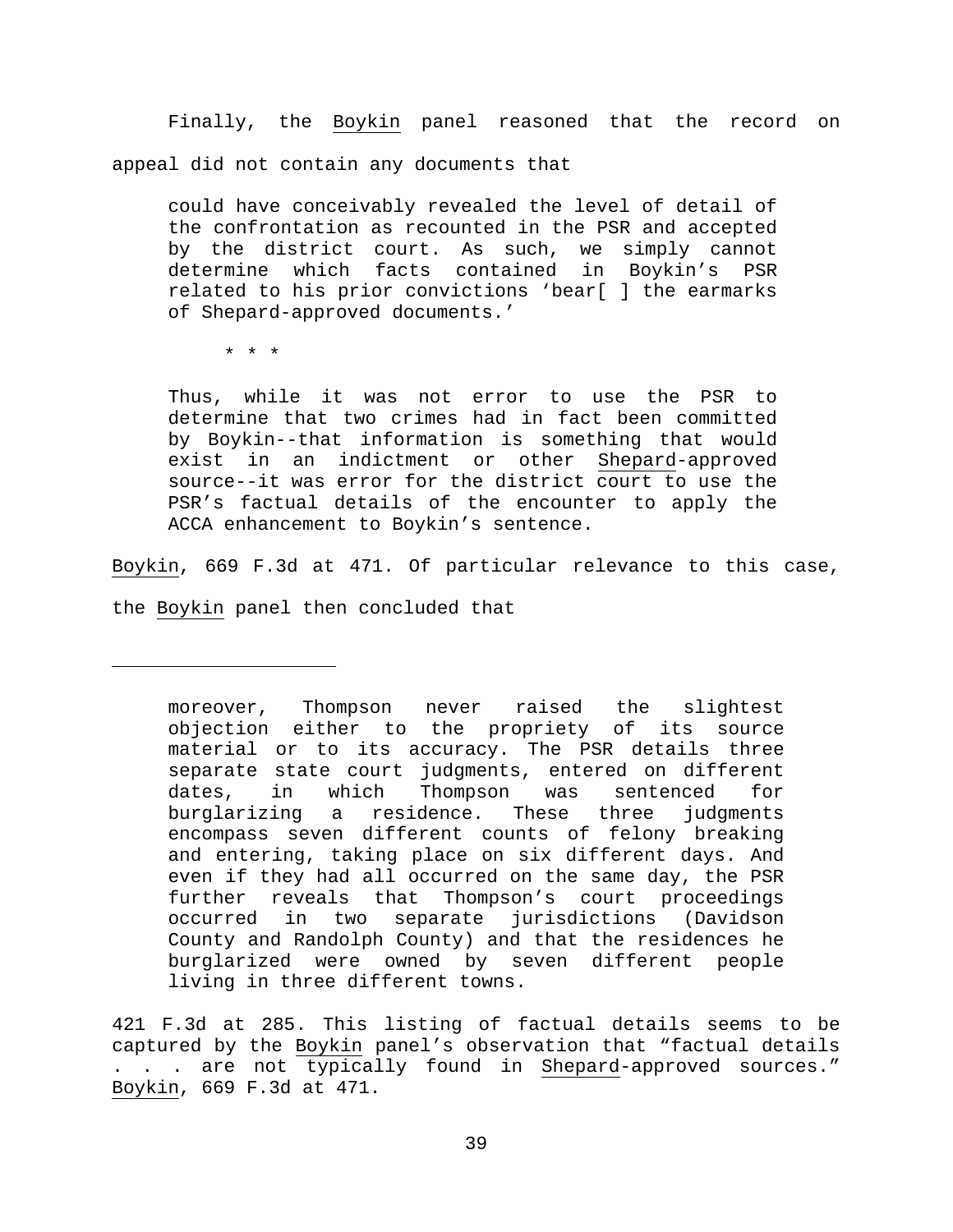[t]he error was also plain. There is nothing in the record to show that the PSR's recounting of the circumstances surrounding the two 1980 convictions exist in Shepard-approved sources. Although some of the information might well appear in such sources, most of it would not, particularly since the sources could not include a plea colloquy or bench findings.

Id. at 471-72. But see United States v. Gillikin, 422 F. App'x 288, 289-90 (4th Cir. 2011) (stating, without elaboration, that "[a]lthough the presentence report did not indicate the source the probation officer relied [on] to conclude that the conviction was a violent felony," the PSR "bears the earmarks of derivation from Shepard-approved sources"). The Boykin panel thus found that a sentencing error by the district court was plain, i.e., clear, even in the face of a rule of criminal procedure that authorized the district court's finding of facts whose basic accuracy was never challenged by the defendant. And it did so even though prior (unpublished) decisions of this Court had excused the absence of validating source identifiers in the information provided by a probation officer in the PSR.

The Boykin panel got plain error review right. See also United States v. Maxwell, 285 F.3d 336 (4th Cir. 2002) (in a case of first impression in the Fourth Circuit, finding a sentencing error "plain" where the existence of error hinged on the interpretation of the word "any" in a federal statute). As the Fifth Circuit has explained: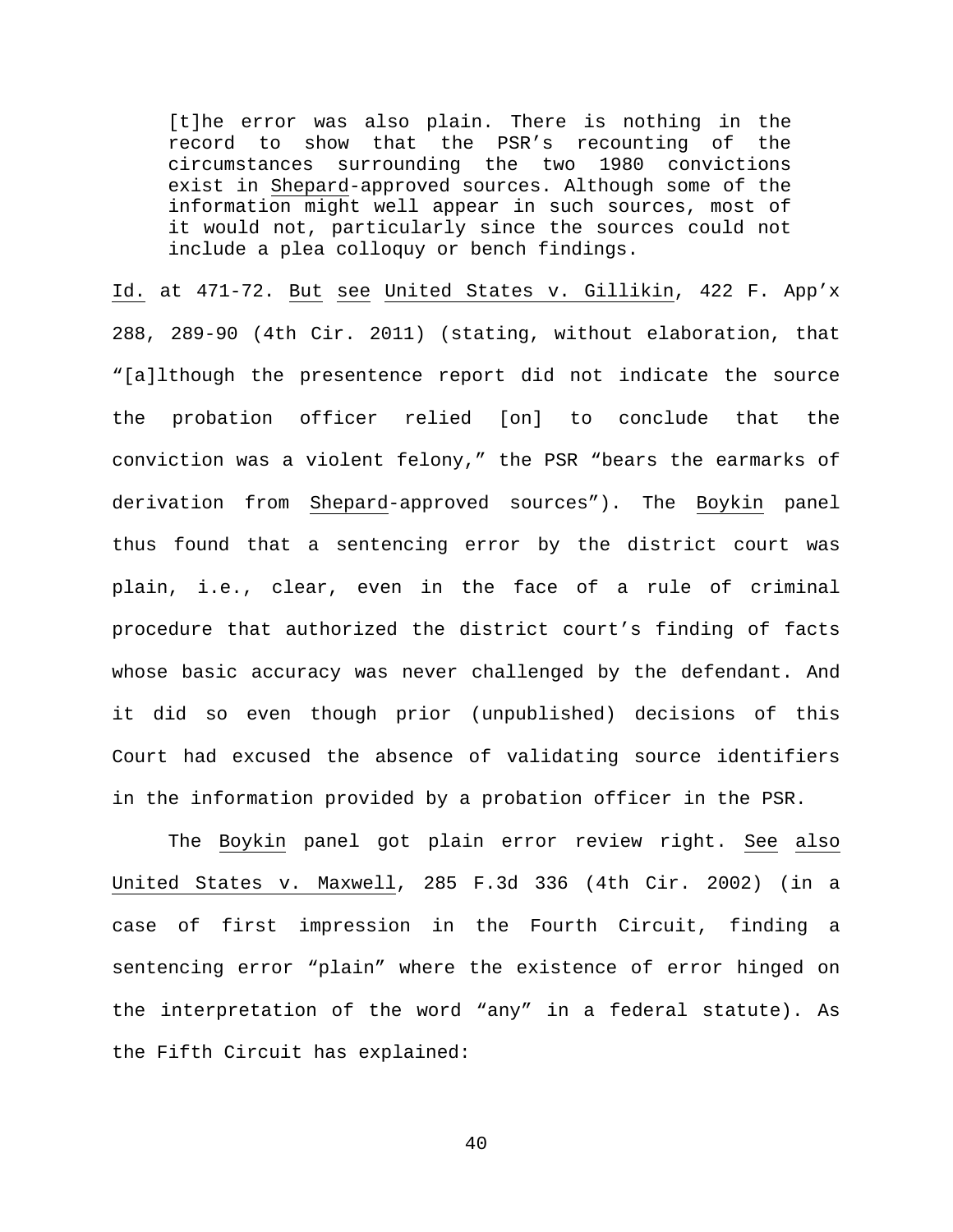[T]he focus of plain error review should be whether the severity of the error's harm demands reversal, and not whether the district court's action . . . deserves rebuke. The plain error rule is protective; it recognizes that in a criminal case, where a defendant's substantial personal rights are at stake, the rule of forfeiture should bend slightly if necessary to prevent a grave injustice.

Escalante-Reyes, 689 F.3d at 423 (citations, quotation marks, and footnote omitted).<sup>[6](#page-40-0)</sup>

The need for a more enlightened conception of plain error review has recently been well articulated. See, e.g., Dustin D. Berger, Moving Toward Law: Refocusing the Federal Courts' Plain Error Doctrine in Criminal Cases, 67 U. Miami L. Rev. 521 (2013). Perhaps Henderson signals a step down the road to enlightenment. But enlightenment is not needed in this case; faithful adherence to existing doctrine would do just fine.

For years now, all over the civilized world, judges, legal experts, social scientists, lawyers, and international human rights and social justice communities have been baffled by the

<span id="page-40-0"></span> $6$  In keeping with its office --substantial justice and fairness--the manifest elasticity of plain error review is made clear by the very cases relied on by the majority in its refusal to find the error here plain. See ante, at 26 n.14 ("It is possible for a district court to commit plain error in the absence of controlling authority." (citing United States v. Neal, 101 F.3d 993, 998 (4th Cir. 1996)). And see id. at 27 ("Plain error may arise on occasion when our sister circuits 'have uniformly taken a position on an issue that has never been squarely presented to this Court.'" (quoting United States v. Whab, 355 F.3d 155, 158 (2d Cir. 2004)). This is one of those "exceedingly rare" instances in which we should do so. Id.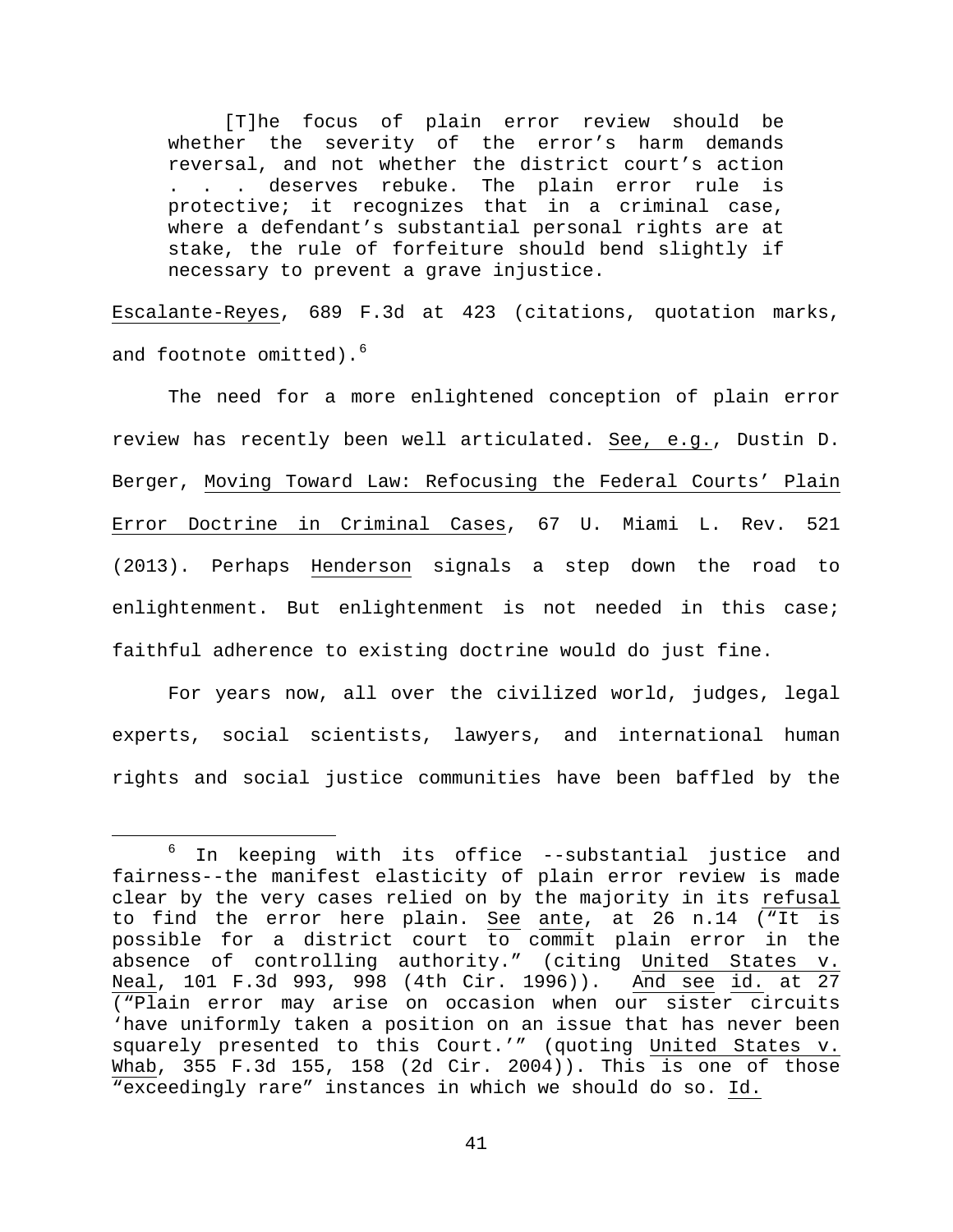"prison-industrial complex" that the United States has come to maintain. If they want answers to the "how" and the "why" we are so devoted to incarcerating so many for so long, they need only examine this case. Here, a 26-year-old drug-addicted confessed drug dealer, abandoned by his family at a very young age and in and out of juvenile court starting at age 12, has more than fourteen years added to the top of his advisory sentencing guidelines range (387 months rather than 211 months, see ante, maj. op. at 6 & n.3), because, as a misguided and foolish teenager, he spit on a police officer. His potential sentence thus "anchored" and "framed", $7$  at the high end, between 17 and 32

If downward departure or variance is appropriate in this case—and I believe it is, how far ought the Court depart? This is the most difficult and offenderspecific calculus of all. Is it more appropriate to calculate the departure from the bottom of the 232 month guideline range (the so-called "anchoring" to the guidelines principle of which the courts, see e.g., United States v. Docampo, 573 F.3d 1091, 1105 n. 5 (11th Cir. 2009); United States v. Bohanon, 290 F.3d 869, 876 (7th Cir. 2002), and commentators speak, Sarah M.R. Cravens, Judging Discretion: Contexts for Understanding the Role of Judgment, 64 U. Miami L. Rev. 947, 962 (2010); Jelani Jefferson Exum, The More Things Change: A Psychological Case Against Allowing the Federal Sentencing Guidelines to Stay the Same in Light of *Gall*, *Kimbrough*, and New Understandings of Reasonableness Review, 58 Cath. U.L. Rev. 115, 125 (2008); Nancy Gertner, What Yogi Berra Teaches About Post-*Booker* Sentencing, 115 Yale L.J. Pocket Part 127 (2006); Chris Guthrie, Jeffrey J. Rachlinski & Andrew (Continued)

<span id="page-41-0"></span> <sup>7</sup> Cf. United States v. Jones, 762 F. Supp. 2d 270, 284-85 (D. Mass. 2010):